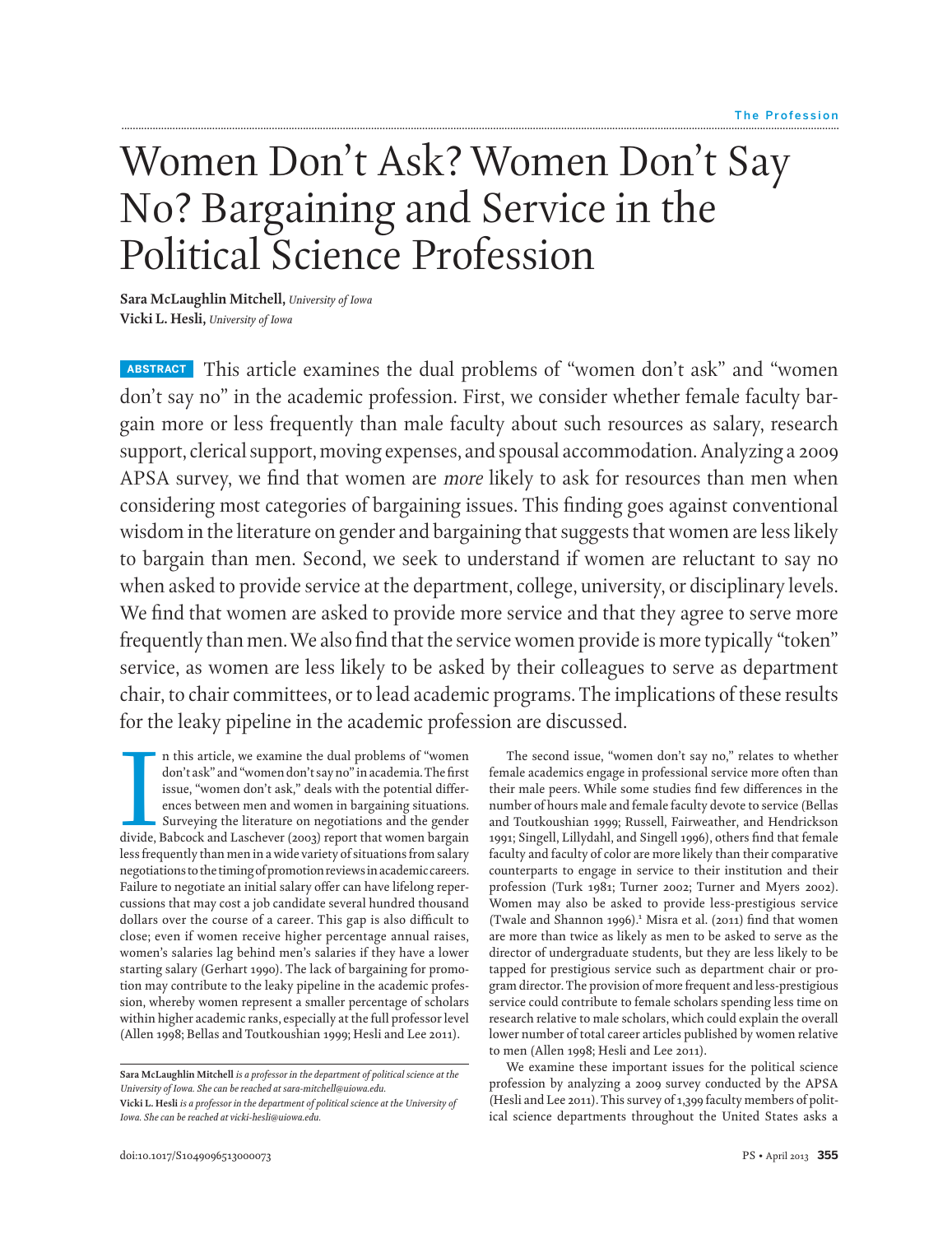variety of questions about resources and service. To address the question of "women don't ask," we consider whether female professors bargain more or less frequently than male professors about such issues as salary, research support, clerical support, moving expenses, and spousal accommodation. Our analyses show that women are *more* likely than men to ask for and receive most of these resources. This goes against conventional wisdom in the literature on gender and bargaining that suggests that women are less likely to bargain for what they need.<sup>2</sup>

The APSA survey also allows us to analyze the issue of "women don't say no" by tapping a variety of different types of professional service at the department, college, university, and disciplinary levels. The survey also usefully distinguishes between volunteering for service, being asked to serve, and agreeing to serve for each category of service. We find that female professors are asked to provide more service than their male colleagues and that they more frequently agree to serve. We also find that the type of service women provide is more typically "token" service, as women are less likely to be asked by their colleagues to serve as department chair, committee chair, or the director of an academic program.

To address these questions, we begin with a discussion of the leaky pipeline in the academic profession and discuss how bargaining and service relate to the declining proportion of women faculty at higher academic ranks. Next, we summarize previous literature on the topics of gender, negotiation, and service. Then we provide a brief description of the survey instrument and methodology used. Finally, we present the empirical results from the APSA survey and discuss the implications of our findings for women's status in political science and in academia more generally.

#### THE LEAKY PIPELINE

Many studies have evaluated the status of women in the academic profession over the past three decades. Evidence for a significant gender gap has been demonstrated with respect to salaries (Bell 2001; Blackaby, Booth, and Frank 2005; Henehan and Sarkees 2009), publication rates and journal/book press placement (Breuning, Bredehoft, and Walton 2005; Breuning and Sanders 2007; Hesli and Lee 2011; Jaschik 2005; Mathews and Andersen 2001), employment at research versus teaching institutions (Sarkees and McGlen 1999), satisfaction with graduate school training (Hesli, Fink, and Duffy 2003), and attrition rates at all academic levels (Sarkees and McGlen 1999). Although recent studies show some decline in the academic gender gap (Henehan and Sarkees 2009; Hesli et al. 2006), female scholars are still underrepresented at high-rank levels relative to the number of women receiving undergraduate degrees.

The 2009 faculty survey conducted by the APSA (Hesli and Lee 2011) shows that the empirical pattern of a leaky pipeline exists in the political science profession.Table 1 shows that women faculty constitute smaller percentages at higher academic ranks. Among female respondents, 3% are lecturers, 42% are assistant professors, 26% are associate professors, and 29% are full professors. This compares to 2% lecturers, 26% assistant professors, 28% associate professors, and 44% percent full professors among male respondents. These differences are statistically significant at the 99% confidence level.3 In political science the leaky pipeline accords with analyses of data in other academic disciplines, where studies control for numerous factors that explain promotion to higher academic ranks. Toutkoushian (1999) finds that female profes-

## *Table 1* **Leaky Pipeline—APSA 2009 Survey Data**

| <b>RANK</b>           | WOMEN       | <b>MEN</b>  | <b>TOTAL</b> |
|-----------------------|-------------|-------------|--------------|
| Lecturer              | 11 (3.2%)   | 20 (2.1%)   | $31(2.4\%)$  |
| Assistant Professor   | 144 (42.1%) | 252 (26.2%) | 396 (30.3%)  |
| Associate Professor   | 88 (25.7%)  | 269 (27.9%) | 357 (27.4%)  |
| <b>Full Professor</b> | 99 (29.0%)  | 422 (43.8%) | 521 (39.9%)  |
| Total                 | 342 (26.2%) | 963 (73.8%) | 1.305        |
| $\chi^2$ (3) = 36.9** |             |             |              |
|                       |             |             |              |

\*\*Significant at 95% level.

sors are significantly less likely to achieve the ranks of tenured professor or full professor than male professors, controlling for the faculty member's race, years of experience, and research productivity such as career total of books, journal articles, and book chapters. Perna (2001) reaches similar conclusions in her analysis of data from the 1993 National Study of Postsecondary Faculty. She finds that women at four-year institutions are significantly less likely than men to be promoted to the rank of full professor when controlling for differences in human capital, research productivity, and structural characteristics.

The issues of "women don't ask" and "women don't say no" are crucial for analyzing the leaky pipeline in academia for two reasons. First, the lack of women at senior ranks increases the service burden of women at the upper ranks. Administrators and professional associations seek to create committees that are representative of different constituent groups, which typically increases the service burden for more senior female faculty and other minority groups, such as African Americans or Latinos. If women devote more time to service activities relative to research, this could slow their research productivity and contribute to the gender gap in publications. Lower productivity, in turn, could slow the pace of women's salary trajectories. Second, if women are more reluctant to bargain their initial faculty salaries, this could enhance gender differences in salary at all ranks. The most recent 2010–2011 salary data from the American Association of University Professors (AAUP) show that female faculty members earn 81% of male faculty's salaries when considering all types of academic institutions.4 At PhD-granting institutions, the gap is even wider, as women's salaries are only 78% of men's salaries. Many institutions grant significant salary increases at promotion steps, thus the two problems are related, because the lack of progress for some women up through the academic ranks suppresses their salaries relative to male peers. Yet we have little evidence about whether these problems of less bargaining and excessive service are pervasive in political science. Empirical analyses of the 2009 APSA survey provide valuable insights into these important issues.

#### WOMEN DON'T ASK?

In their book, *Women Don't Ask: Negotiation and the Gender Divide*, Babcock and Laschever (2003, 1–3) argue that women negotiate much less frequently than men, with men renegotiating offers three to four times more often than women (Babcock et al. 2006). The authors' research confirmed this pattern when examining starting salaries of graduates with masters' degrees from Carnegie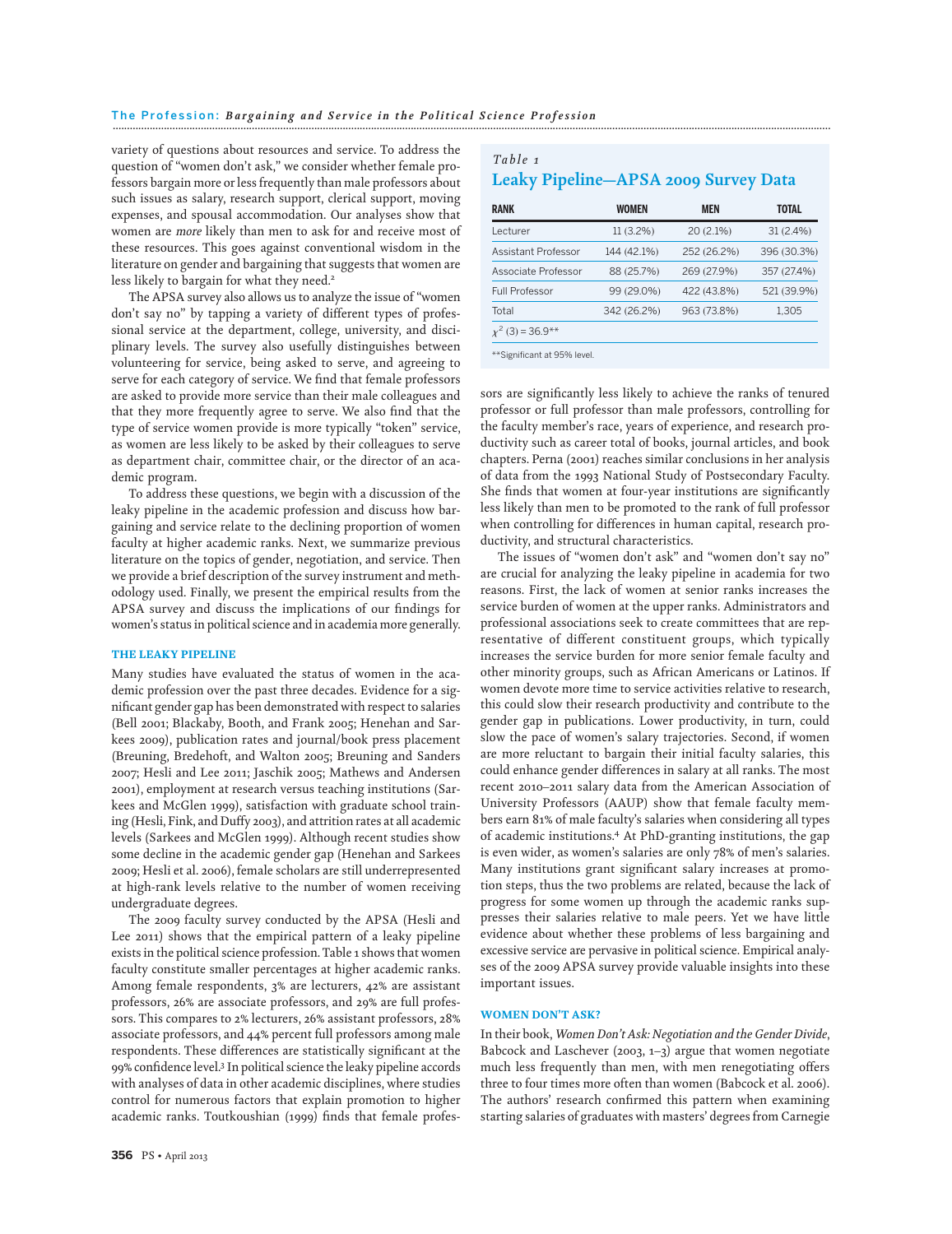Mellon University . Male graduates renegotiated their initial salary offers eight times as often as women, which translated into a \$4,053 starting-salary differential. The findings were also demonstrated in experimental settings, where men asked for more money after playing the game Boggle nine times as often as female experimental subjects (Bowles, Babcock, and Lai 2006). In several experiments the authors confirmed that women negotiate less frequently than men and that women are often made worse off when they initiate negotiations—both male and female participants evaluate women less favorably when women are observed initiating negotiations. Rudman's (1998) experiments showed that these backlash effects might be stronger when women negotiate with other women as they are perceived to violate their gender's cooperative negotiation norms.

Several negative consequences emerge when women negotiate less frequently than men, especially in workplace situations. First, failure to negotiate contributes to the salary gap between advancement" (Greig 2008, 502). Similar patterns have been observed in academic settings. Controlling for productivity and experience, women are less likely to achieve higher academic ranks than men (Toutkoushian 1999). Studies also show that female faculty members are less likely to put themselves forward for administrative positions (Chesterman, Ross-Smith, and Peters 2005), which could contribute to the male-female academic salary gap. As we show in the next section, this could be exacerbated by male colleagues failing to ask their female colleagues to take on important administrative positions.

#### Women Don't Say No?

In this section, we review research on allocation of faculty time, focusing on gender differences in the amount and type of service provided to the university and the academic profession. Knowledge of how academics allocate their work time to different aspects of their job helps explain the leaky pipeline in political science

*If women spend more time on teaching and service relative to research, this could contribute to the publication gap between male and female faculty.With fewer women at higher academic ranks, fewer women are available to do the service required at associate professor and full professor levels. Thus, senior women could be doing more service than senior men.*

**.............................................................................................................................................................................................................................................................**

men and women in professional settings. Babcock and Laschever (2003, 6465) provide a useful example of a female plant biologist at a large state university who realized she was underpaid relative to her male coauthor when they jointly applied for a research grant. When she spoke to her colleague about the salary difference, he told her that he negotiated his salary each year, with a goal of achieving a 3% or higher increase. The female scholar had not negotiated her salary until she realized, given her publications and grants record, that she was underpaid. The backlash against women may also hurt them in negotiations.When women try to negotiate their salary, they receive lower wages than their male counterparts (Gerhart and Rynes 1991).Women are also less likely to receive outside job offers, and they are less likely to receive matching counteroffers from their current employers when they are successful in obtaining outsider offers (Blackaby, Booth, and Frank 2005).

Second, the leaky pipeline described earlier could be a function of women not pushing for promotion to higher academic ranks. Greig (2008) analyzed negotiation and promotion patterns in a large US investment bank, surveying more than 300 employees. She had access to detailed information about the number and dates of promotions for each employee. At the end of the survey, she gave participants an option to receive a Starbucks gift card and to specify the amount of the gift card. Greig found that women were significantly less likely to ask for a gift card in comparison to men; close to 25% of all women did not ask for a card, compared to 10% of men. She also found that this lower frequency of negotiation was consequential for employees' careers at the bank as well; women who negotiated less for the gift cards also experienced longer time periods since their last promotion. "People who made a Starbucks card request were promoted more than 17 months sooner at each promotion.... These findings provide strong evidence that propensity to negotiate is associated with quicker

and other academic professions. If women spend more time on teaching and service relative to research, this could contribute to the publication gap between male and female faculty. With fewer women at higher academic ranks, fewer women are available to do the service required at associate professor and full professor levels.Thus, senior women could be doing more service than senior men.

Several empirical studies have analyzed data from the National Survey of Postsecondary Faculty (NSOPF), which has collected data on 7,000 to more than 18,000 faculty members across all disciplines. The survey was conducted in several waves: 1987–1988, 1992–1993, 1998–1999, and 2003–2004. Earlier studies examining these survey data find that faculty work 50 to 55 hours per week on average (Jacobs 2004, 7; Link, Swann, and Bozeman 2008, 365). The number of hours faculty spend on research, teaching, and service has increased over time (Milem, Berger, and Dey 2000). In a 2008–09 survey, Misra et al. (2011) find the average number of faculty weekly hours worked is 64 hours. Several factors explain variance in the amount of hours worked by full-time faculty including marital status, rank, age, institution type, administrative positions, and field (Jacobs 2004).

Gender patterns have been analyzed in studies of faculty time allocation. Some NSOPF studies find few differences in the total hours male and female faculty devote to service (Bellas and Toutkoushian 1999; Russell, Fairweather, and Hendrickson 1991; Singell, Lillydahl, and Singell 1996), while other scholars find that female faculty and faculty of color are more likely to engage in service to their institution and their profession (Turk 1981; Turner 2002; Turner and Myers 2002). A 2008–2009 study of 350 faculty members at the University of Massachusetts by Misra et al. (2011) found that women are often taxed to do more service in academia, especially as they become more senior. In an analysis of female faculty in science and engineering disciplines, Link, Swann, and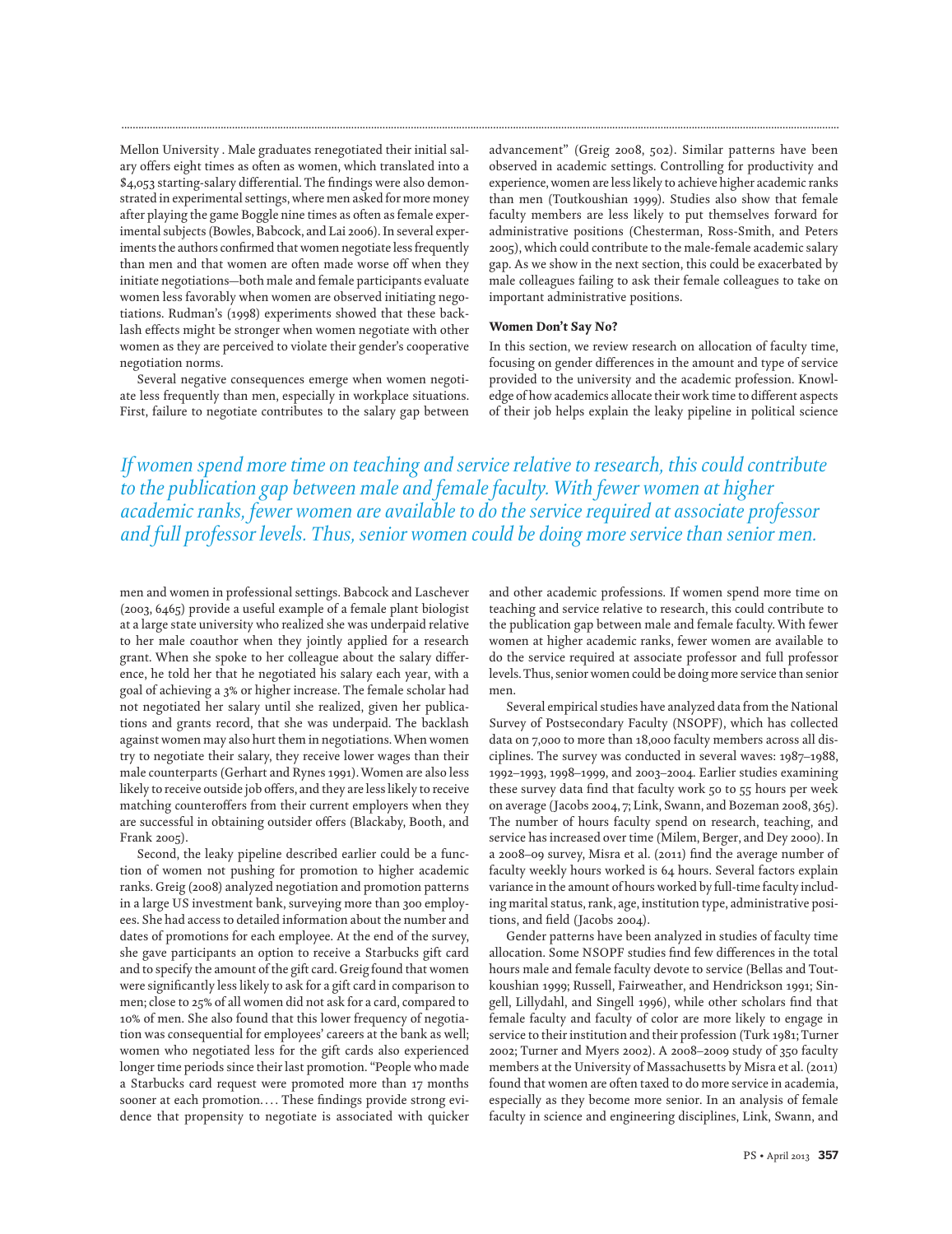Bozeman (2008, 366) reach a similar conclusion: "women work slightly more hours than men, and they spend more time on teaching, grant writing, and service but less time on research."

Female faculty members also tend to be more involved in university governance than their male peers. Although overall differences in committee participation is small, "Female faculty at doctoral universities report serving on ... about one half more total committees than males ... females at doctoral institutions spend 15% more hours on committee work than males" (Porter 2007, 532–34). Similar patterns were uncovered in studies examining participation by faculty on university-wide committees. "An analysis of academic governance in the California university system found that female faculty were more likely than male faculty to have positions on university-wide committees" (Porter 2007, 527). This confirmed an earlier study by Turk (1981, 221) that analyzed faculty participation on university committees for 19 California schools; she found "a consistent pattern of marked over participation by women."

Analyses of faculty time allocation also suggest that female faculty spend more time on teaching than male faculty (Singell, Lillydahl, and Singell 1996; Winslow 2010).5 Allen's (1998) analysis of the 1993 NSOPF survey found that female faculty devote a higher percentage of their overall time to teaching: "Women faculty ... devoted large proportions of their professional time to instruction ... Women gave 47% of their time to teaching, 18% to research, and 29% to administration and service. Men devoted only 41% of their time to teaching, but gave 27% of their time to research" (Allen 1998, 33). Misra et al. (2011) confirm the gap between male and female faculty in their time devoted to research, with men spending seven and a half extra hours on research per week, which could explain why women have significantly fewer published articles. Misra et al. (2011) found stark differences in time allocation at the associate professor level: "male associate professors spent 37% of their time on research, while women associate professors spent 25% of their time on research.While women associate professors spent 27% of their time on service, men spent 20% of their time on service . . . Men and women associate professors spent about the same amount of time on service to the profession (5.4 hours a week), but women spent much more time on service to the university (11.6 hours versus 7 hours)" (Misra et al. 2011, 2).

Explanations for differences in service provision include the argument that women and minority faculty are often selected for committee work by administrators to ensure diversity and fair representation (Park 1996). Women are more likely than men to view service as vital to their university and important for mentoring students.Women also report stronger feelings of guilt for burdening other faculty and graduate students with service they fail to provide (Misra et al. 2011). A perceived need to change policies and practices in the university governing system can also result in women and minority faculty members engaging in a higher level of service (Park 1996).

In addition to differences in the amount of service female faculty provide, studies also reveal differences in the types of service that men and women provide. Some studies conclude that women are more likely to provide "token" service, as men are more likely than women to be tapped for prestigious service positions such as department chair, program chair, journal editor, or dean. In educational administration, Twale and Shannon (1996, 119) found that male faculty had more years of administrative experience,

especially at the department level. Misra et al. (2011, 1) also found that men were much more likely to have served as department chair: "among full professors—35 % of men have chaired, while only 14 % of women have done so."

Misra et al. (2011) found that women were taking lessprestigious, time-consuming service jobs, therefore being twice as likely to serve as director of undergraduate studies than their male faculty peers. Monroe et al. (2008) describe the pattern of women holding less-prestigious administrative positions as gender devaluation, whereby administrative positions lose their aura or authority when held by women. Women are also reluctant to apply for administrative jobs unless asked to do so (Chesterman, Ross-Smith, and Peters 2005), which contributes to a higher percentage of their overall service duties being less prestigious. Studies of committee work have confirmed this pattern, showing distinctions across types of committees: "Qualitatively, the type of committees on which women served differed.Women reported serving on nominating, membership, awards, graduate student, and steering committees, while men reported sitting on leadership, policy, and assessment committees" (Twale and Shannon, 1996, 120–21). In short, women might be agreeing to do more service for their universities and their professions, but these activities may not pay off in the same way they do for men given the token nature of many of these roles. The APSA survey data are extremely useful for determining if the patterns of "women don't ask" and "women don't say no" are pervasive in the political science profession.

#### RESEARCH DESIGN

To see how these issues influence women in the academe, we analyze a 2009 APSA survey of 1,399 faculty members of US political science departments.We describe the survey methodology in detail in appendix B (see also Hesli and Lee 2011). Political science data provide a good sample for generalizing to the broader sample of university faculty given that the percentage of women receiving PhDs in political science is fairly close to the average for all academic professions.6 The questions in the survey are ideal for analyzing gender patterns of bargaining and service. To capture potential gender differences in bargaining, we use a question, *Bargaining for Resources*, that asks whether respondents have received various resources as a result of their own negotiations (asked/ bargained for by me), as part of an external award, or as part of an offer by the university. This includes any resources received since the initial contract for the respondent's current position. The resources listed include course release time, research assistants, discretionary funds, travel funds, summer salary, special timing of tenure track, moving expenses, housing subsidies, child care, partner/spouse position, and clerical/administrative support. For each respondent, we generated a count variable for all resources received within each category of how the resources were obtained: asked/bargained for by me (1.46), part of an external award (0.53), or offered by university (2.27).7

To examine gender differences in academic service, we look at different types of service at the department, college, university, and disciplinary levels. Our first indicator, *Undergraduate Projects Supervised*, counts the total number of honors theses, independent studies, and senior projects that a respondent supervises each semester (mean = 3.73). The second measure, *Total Advisees*, captures the number of students that a respondent advises in an official capacity at the undergraduate, MA, and PhD levels, as well as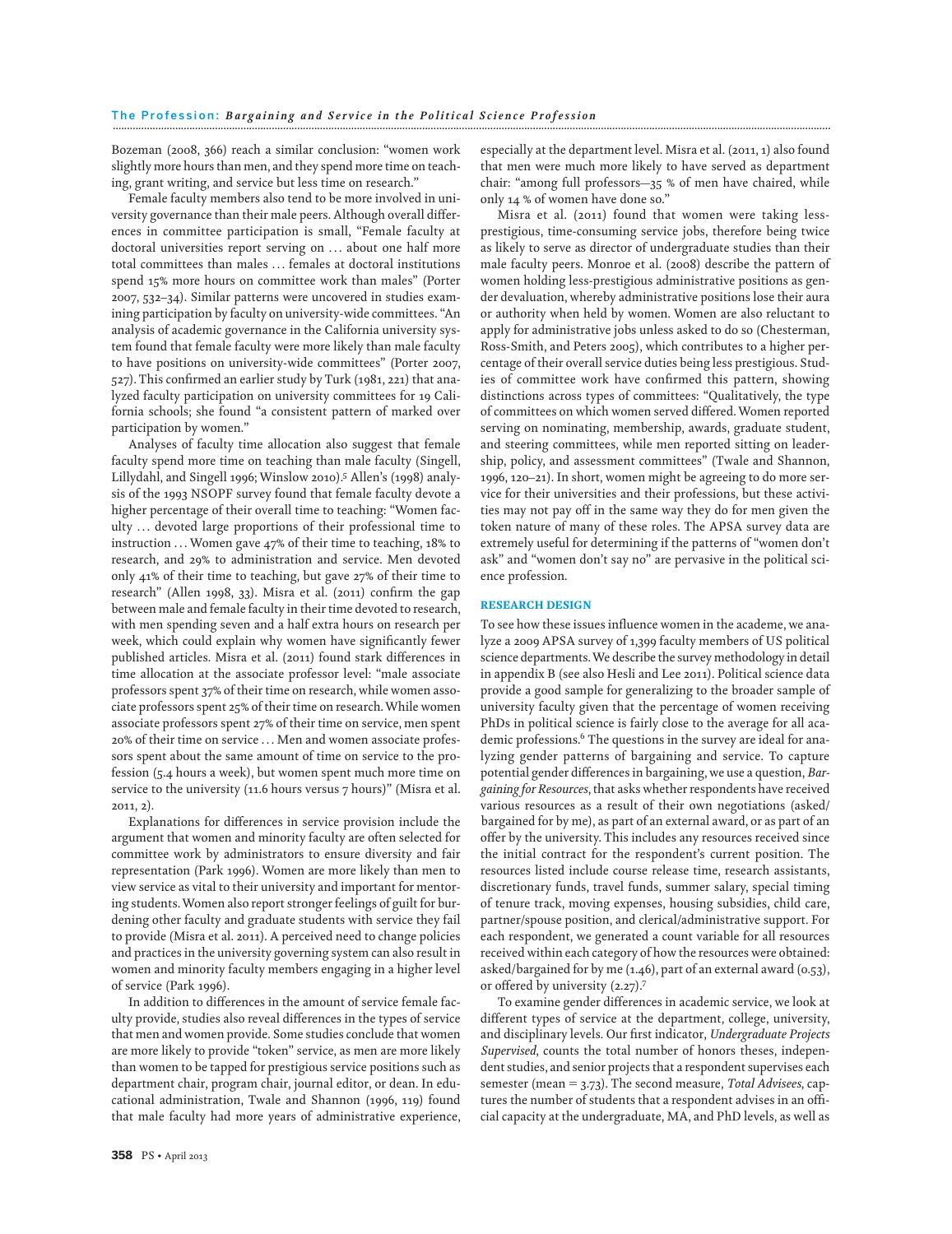the number of postdocs and junior faculty that the respondent supervises (mean  $= 24$ ). We generate count variables to capture *Service to Department, College, and University* by summing across department-, college-, and university-level committee assignments.We calculate counts of committee assignments on the basis of how respondents were recruited: volunteered (0.52), asked to serve (1.23), served (2.69), and chaired (1.03). We also examine a question of whether respondents are asked by their colleagues to serve as department chair (41% yes, 59% no) or to direct a department program or section (41% yes, 59% no). Our final measures for service denote *Service to Discipline* including (means in parentheses) number of books reviewed (2.52), number of articles reviewed (8.74), number of editorial boards (0.71), and number of professional committees (1.05). We also generate a count variable for *Total Service* that sums across all types of disciplinary service (mean  $=$  15.46).

To test our hypotheses relating gender to bargaining and service, we also estimate multivariate models that control for a variety of factors. Because the dependent variables are event counts, we use negative binomial models to allow for the possibility that events are not independent from each other. The first control variable, *Rank*, consists of four possible appointment levels (1 = instructor/post-doc/ lecturer/fellow, 2 = assistant pro $fessor, 3 = associative professor,$ 4-professor; see table 1 for distribution).8 *Female* is coded one for women (25%), zero for men (75%).*Minority*is coded oneif the respondentsidentify themselves asamember ofanethnic or racial

# *Table 2* **Bargaining for Resources<sup>a</sup>**

**.............................................................................................................................................................................................................................................................**

| <b>INDEPENDENT VARIABLES</b>         | <b>TOTAL RESOURCES</b><br><b>ASKED FOR/BARGAINED</b> | <b>TOTAL RESOURCES,</b><br><b>EXTERNAL AWARD</b> | <b>TOTAL RESOURCES,</b><br><b>PART OF UNIVERSITY OFFER</b> |
|--------------------------------------|------------------------------------------------------|--------------------------------------------------|------------------------------------------------------------|
| Rank                                 | 0.012                                                | $0.501**$                                        | $-0.043$                                                   |
|                                      | (0.04)                                               | (0.08)                                           | (0.03)                                                     |
| Female                               | $0.245**$                                            | $0.284*$                                         | $0.164**$                                                  |
|                                      | (0.08)                                               | (0.15)                                           | (0.06)                                                     |
| Minority                             | $0.298**$                                            | $-0.179$                                         | 0.019                                                      |
|                                      | (0.11)                                               | (0.21)                                           | (0.08)                                                     |
| Children                             | $0.219**$                                            | $0.587**$                                        | $0.366**$                                                  |
|                                      | (0.07)                                               | (0.14)                                           | (0.06)                                                     |
| PhD program                          | $0.304**$                                            | $1.087**$                                        | $0.210**$                                                  |
|                                      | (0.08)                                               | (0.15)                                           | (0.06)                                                     |
| MA program                           | 0.049                                                | $0.588**$                                        | 0.115                                                      |
|                                      | (0.10)                                               | (0.18)                                           | (0.07)                                                     |
| Tenured female faculty in department | 0.167                                                | $-0.183$                                         | 0.004                                                      |
|                                      | (0.12)                                               | (0.25)                                           | (0.09)                                                     |
| Outside offer                        | $0.399**$                                            | $0.641**$                                        | $0.263**$                                                  |
|                                      | (0.08)                                               | (0.14)                                           | (0.06)                                                     |
| Constant                             | $-0.109$                                             | $-3.491**$                                       | $0.563**$                                                  |
|                                      | (0.15)                                               | (0.31)                                           | (0.11)                                                     |
| Observations                         | 1,305                                                | 1,305                                            | 1,305                                                      |
| Test of $\alpha = 0$                 | $x^2$ = 461.6**                                      | $x^2$ = 442.8**                                  | $x^2 = 317.7**$                                            |

<sup>a</sup>Standard errors in parentheses; \* significant at 90% level; \*\* significant at 95% level.

## *Table 3* **What Do Women Bargain For?**

|                                 | <b>ASKED FOR</b><br><b>PART OF EXTERNAL AWARD</b> |            |              |            | <b>OFFERED BY UNIVERSITY</b> |            |
|---------------------------------|---------------------------------------------------|------------|--------------|------------|------------------------------|------------|
| CATEGORY                        | <b>Women<sup>a</sup></b>                          | <b>Men</b> | <b>Women</b> | <b>Men</b> | <b>Women</b>                 | <b>Men</b> |
| Course Release Time             | 32.7%*                                            | 23.3%      | 13.5%        | 10.1%      | 40.1%*                       | 29.9%      |
| Research Assistant              | 23.5%*                                            | 14.7%      | 13.5%        | 10.4%      | 28.4%                        | 23.6%      |
| Discretionary Funds             | $21.5\%*$                                         | 16.1%      | 3.2%         | $6.6\%*$   | 23.5%                        | 22.1%      |
| <b>Travel Funds</b>             | $31.2\%$ *                                        | 23.9%      | 8.6%         | 10.5%      | 64.8%*                       | 49.3%      |
| Summer Salary                   | 20.1%                                             | 18.1%      | 14.3%*       | 8.9%       | 26.4%                        | 27.9%      |
| Special Timing of Tenure Track  | 11.2%                                             | 9.4%       | 0%           | 0.1%       | $9.2\%$ *                    | 6.1%       |
| <b>Moving Expenses</b>          | 20.6%*                                            | 15.3%      | 0.6%         | 0.7%       | 37.5%*                       | 28.6%      |
| <b>Housing Subsidy</b>          | 1.2%                                              | 1.5%       | 0%           | 0.5%       | 4.3%                         | 4.1%       |
| Child Care                      | 0.9%                                              | 0.6%       | 0%           | 0%         | $4.3\%*$                     | 1.5%       |
| Partner/Spouse Position         | $8.3\%*$                                          | 3.6%       | 0%           | 0%         | 2.3%                         | 2.0%       |
| Clerical/Administrative Support | 6.0%                                              | 7.3%       | 2.3%         | $4.7\%*$   | $24.9\%*$                    | 18.4%      |

aThe percentages represent the percentage of men and women who asked for or received the designated item from their university. An asterisk indicates the chi-square test for independence produces a value greater than the 95% critical value.

minority group (11% yes, 89% no).*Children*is a dummy variable that equals oneif the respondent or their spouse or partner has any children (53% yes, 47% no). We also control for structural factors that could vary across institutions by distinguishing between PhD grant*ing programs*(32%), *MA granting programs*(19%), and other types of universities and colleges (these are primarily bachelor degree-

grantinginstitutions—the omitted baseline, 49%).To capture structural or climate differences at the department level, we include a dummy variable for *Tenured Female Faculty in Department* that equals one if the respondent's department has one or more female tenured faculty (9% yes, 91% no). Our final variable, *Outside Offer*, helps to consider a respondent's potential for outside options (27%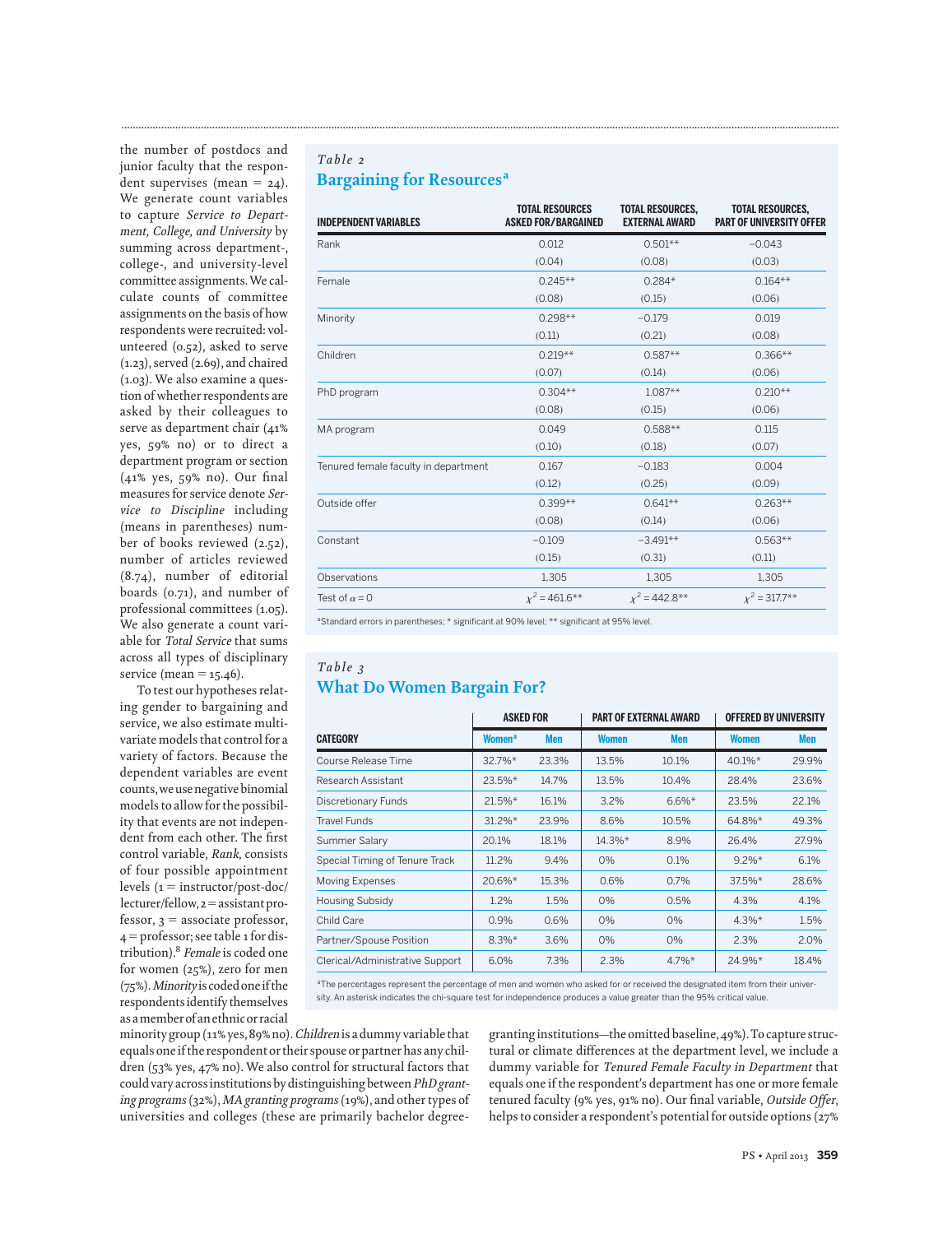yes, 73% no). It is important to include this variable given that resources, especially those that faculty may ask for or receive through an external award, may be received through the process of receiving an offer from another university.

#### EMPIRICAL RESULTS

We begin with an analysis of the question "women don't ask" by looking at differences between male and female faculty in resources that they bargain for and report receiving. As noted earlier, we separate the bargaining count variables by considering how the resources were obtained: asked for/bargained for by me, part of external award, or part of university offer. We see in table 2 that female respondents are significantly *more* likely to bargain for and report receiving a higher number of resources in each of these categories. Respondents at higher rank are more likely to obtain resources through external awards. Respondents with children and those who work at a PhD-granting institution report a significantly higher level of bargaining across all measures.9 Obtaining an outside offer also leads to bargaining for and receiving more resources.

We also estimate the bargaining models in table 2 for split samples of assistant professors only and tenured professors (associate/full) to determine how rank might influence the relationship between gender and bargaining.<sup>10</sup> For the "part of external award" category, *Female* is positive and significant only for the assistant professor subsample and insignificant for the associate/full professor subsample. Junior women may wait for good opportunities to bargain, such as when they receive an outside offer. However, the model for the "offered by university"

category shows that *Female* is positive and significant in both subsamples (assistant or associate/full). For the "asked for/bargained for by me" resources category, *Female* is positive and significant only for the associate/full professor group. This reflects a more active decision by tenured female faculty to bargain for (and report receiving) resources, something they may learn as their advance through their career. This could also occur if senior women have fewer external options for career advancement due to spousal or family issues.

In table 3, we look at gender differences across 11 different types of resources that may benefit faculty members in their careers. Using a simple bivariate analysis, we see that in the "asked for" category, women are more likely than men to pursue course release time, research assistants, discretionary or travel funds, moving expenses, or a position for their partner or spouse. In contrast, women are not significantly more likely to request summer salary, special timing, housing subsidy, child care or clerical assistance. On one hand, it is surprising that women are not more likely to bargain for issues that may more directly affect them than men, such as child care or the special timing of the tenure track. Of course, we do not have information about the policies that exist at the respondents' institutions on these issues, so the lack of bargaining on an issue like tenure clock timing could reflect a policy already in place that

## *Table 4* **Gender and Academic Service**

| CATEGORY                          | <b>WOMFNa</b> | <b>MFN</b> |
|-----------------------------------|---------------|------------|
| Undergraduate Projects Supervised |               |            |
| Number of honors thesis           | 0.79          | 0.67       |
| Number of independent studies     | 1.23          | 1.32       |
| Number of senior projects         | 1.20          | 1.00       |
| Advisees                          |               |            |
| Undergraduates                    | $15.63**$     | 13.18      |
| MA students                       | 3.18          | 2.28       |
| PhD students                      | 0.92          | 0.99       |
| Postdocs                          | 0.01          | $0.03*$    |
| Service (Internal) <sup>b</sup>   |               |            |
| Department level committees       | $1.64***$     | 1.37       |
| School/college level committees   | $0.80**$      | 0.63       |
| University level committees       | 0.61          | 0.56       |
| Service (External)                |               |            |
| Book reviews                      | 2.58          | $3.47**$   |
| Article reviews                   | 9.51          | 11.85**    |
| Served on editorial boards        | 1.00          | 0.99       |
| Served on professional committees | $175***$      | 1.35       |

<sup>a</sup>The values represent the means for each group. An asterisk indicates the t-test for the difference of means between groups produces a calculated value greater than the 90 percent critical t-score; two asterisks indicate significance for the difference of means test at the 95 percent level.

<sup>b</sup>The service variables provide a summary count only for the category of "served."

### *Table 5* **Total Number of Undergraduate Projects Supervised<sup>a</sup>**

| <b>INDEPENDENT VARIABLES</b> | <b>ALL</b><br><b>RESPONDENTS</b> | <b>MEN</b>        | <b>WOMEN</b>     |
|------------------------------|----------------------------------|-------------------|------------------|
| Rank                         | $0.236**$                        | $0.268**$         | $0.158**$        |
|                              | (0.047)                          | (0.058)           | (0.078)          |
| Female                       | 0.059                            |                   |                  |
|                              | (0.081)                          |                   |                  |
| Minority                     | 0.108                            | $0.238*$          | $-0.154$         |
|                              | (0.108)                          | (0.136)           | (0.176)          |
| Children                     | $0.149*$                         | 0.089             | $0.244*$         |
|                              | (0.082)                          | (0.103)           | (0.134)          |
| PhD program                  | $-0.197**$                       | $-0.052$          | $-0.466**$       |
|                              | (0.085)                          | (0.106)           | (0.141)          |
| MA program                   | $-0.075$                         | $-0.050$          | $-0.103$         |
|                              | (0.101)                          | (0.123)           | (0.172)          |
| Tenured female faculty       | $0.260**$                        | $0.440**$         | $-0.350$         |
| in department                | (0.117)                          | (0.137)           | (0.227)          |
| Outside offer                | 0.132                            | 0.069             | 0.225            |
|                              | (0.084)                          | (0.102)           | (0.150)          |
| Constant                     | $0.436**$                        | 0.300             | $0.816***$       |
|                              | (0.162)                          | (0.196)           | (0.244)          |
| Observations                 | 981                              | 668               | 313              |
| Test of $\alpha = 0$         | $x^2$ = 2666.79**                | $x^2$ = 2056.54** | $x^2$ = 551.04** |

<sup>a</sup>Standard errors in parentheses; \* significant at 90% level; \*\* significant at 95% level.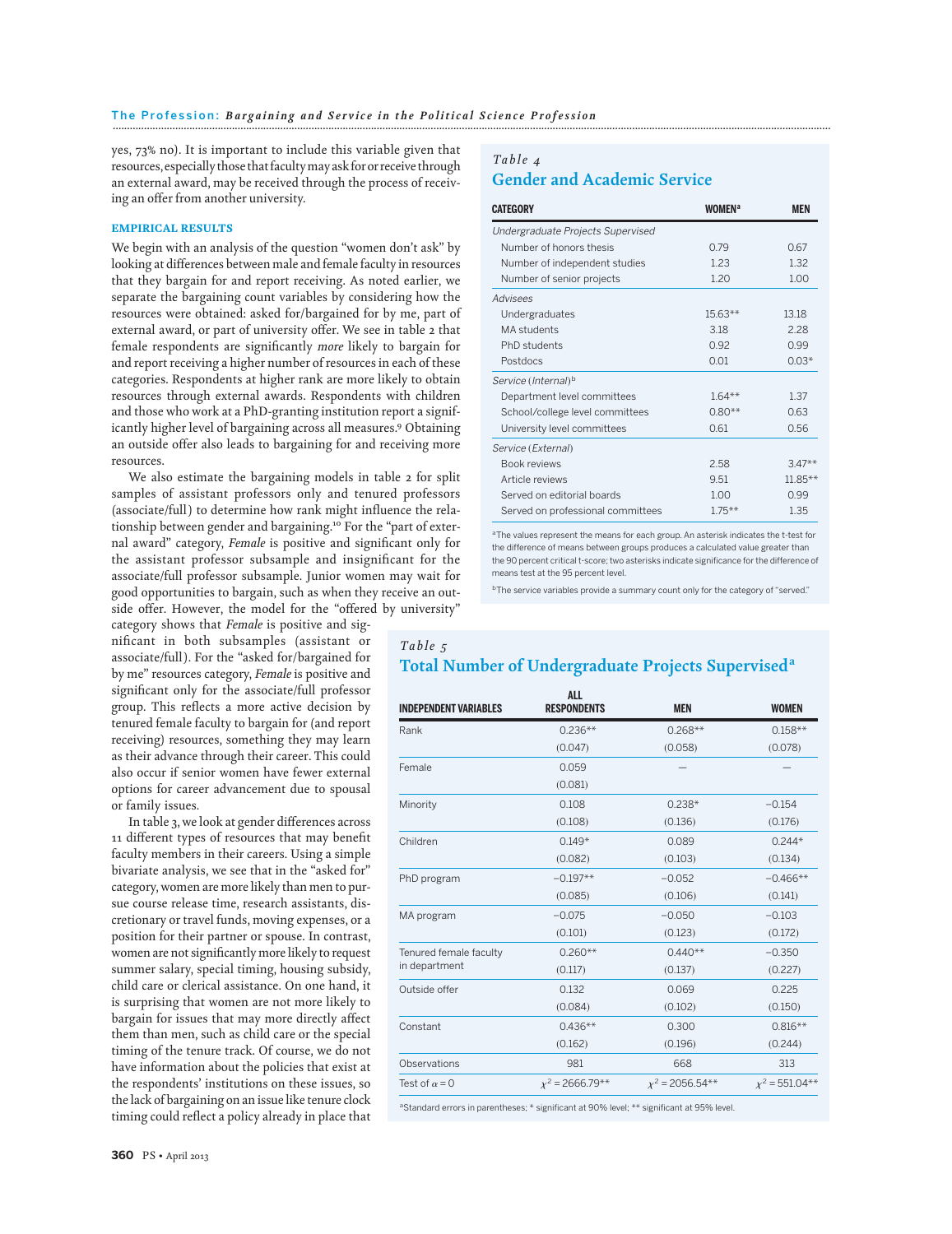provides this support to probationary faculty.<sup>11</sup> On the other hand, we see women bargaining more for many resources that could be treated as "gender neutral" issues, such as travel funds, discretionary funds, or research assistants. Overall our evidence suggests that women bargain more frequently than men, suggesting that the behavior of female faculty may be different compared to the women who have been the focus of earlier studies relating gender and bargaining.

Note that the survey question asks if respondents have *received* any of the resources through the three primary mechanisms (asked for/ bargained by me, part of an external award, or offered by university). Perhaps, some nonresponse cases reflect situations where respondents have asked for these resources but did not receive them. If women are less successful than men in negotiations, the coded data could come from a biased subset of women (and men) who have been particularly successful in asking for and receiving various resources. Although the APSA survey does not include a question about the respondent's salary, it does include a question about whether a respondent felt any salary discrimination on the basis of gender. A small percentage of total respondents answer affirmatively to this question (7.93%), and female respondents are significantly more likely to report gender-based salary discrimination than male respondents (79.28% of the respondents in the 7.93% group are female). With respect to salary,

this preliminary evidence indicates that women may feel like they are not adequately compensated and that such differences partly stem from gender-based discrimination. Thus, engaging in bargaining activities and being satisfied with the outcomes of bargaining may represent different dynamic processes.12

Now we turn to an analysis of the second question, whether "women don't say no" when it comes to providing service to their department, university, and the profession. In table 4, we present difference of means tests for a variety of the service variables used in the multivariate models. In table 5, we estimate multivariate event count models for the total number of undergraduate projects supervised for the full sample and separate subsamples for male and female respondents. In the analyses for the full sample we see that the coefficient for *Female* is positive but not statistically significant. This lack of significance can also be seen in the difference of means test in table 4 for each component measure (honors theses, independent studies, and senior projects). On one hand, the subsample results for gender in table 5 suggest that at higher ranks, male respondents supervise more undergraduate projects than female respondents (0.268 coefficient for men versus 0.158 coefficient for women), while women employed in departments offering a PhD supervise fewer undergraduate projects than do men.

On the other hand, women have a significantly higher number of total advisees, as we can see in table 6. The coefficient for *Female* is positive and statistically different from zero ( $p < .05$ ), thus women are working with a larger number of advisees than men. The subsample results show that women supervise more advisees

## *Table 6* **Total Number of Advisees: Undergraduates, Graduates (MA, PhD), Postdocs<sup>a</sup>**

**.............................................................................................................................................................................................................................................................**

| <b>INDEPENDENT VARIABLES</b> | <b>ALL</b><br><b>RESPONDENTS</b> | <b>MEN</b>      | <b>WOMEN</b>    |
|------------------------------|----------------------------------|-----------------|-----------------|
| Rank                         | $0.212**$                        | $0.117**$       | $0.386**$       |
|                              | (0.049)                          | (0.058)         | (0.093)         |
| Female                       | $0.167**$                        |                 |                 |
|                              | (0.082)                          |                 |                 |
| Minority                     | 0.057                            | 0.094           | $-0.012$        |
|                              | (0.111)                          | (0.130)         | (0.207)         |
| Children                     | $-0.142*$                        | $-0.138$        | $-0.149$        |
|                              | (0.082)                          | (0.099)         | (0.150)         |
| PhD program                  | $-0.348**$                       | $-0.319**$      | $-0.411**$      |
|                              | (0.089)                          | (0.106)         | (0.161)         |
| MA program                   | 0.115                            | $0.234*$        | $-0.136$        |
|                              | (0.103)                          | (0.121)         | (0.192)         |
| Tenured female faculty       | 0.029                            | 0.187           | $-0.317$        |
| in department                | (0.122)                          | (0.138)         | (0.249)         |
| Outside offer                | $-0.069$                         | $-0.054$        | $-0.037$        |
|                              | (0.085)                          | (0.098)         | (0.169)         |
| Constant                     | $2.664**$                        | $2.894**$       | $2.434**$       |
|                              | (0.167)                          | (0.198)         | (0.283)         |
| Observations                 | 1,020                            | 696             | 324             |
| Test of $\alpha = 0$         | $x^2$ = 50.68**                  | $x^2$ = 31.96** | $x^2$ = 28.23** |

<sup>a</sup>Standard errors in parentheses; \* significant at 90% level; \*\* significant at 95% level.

as they progress through higher ranks as well. The coefficient for *Rank* is more than three times larger (0.386) for women than men (0.117). The aggregate findings for table 6 are driven by female faculty advising more undergraduate students than male faculty; men show a higher average level of supervision only for postdocs, arguably a more prestigious advising role. Among the control variables in table 6, faculty who work at PhD-granting universities tend to have fewer total advisees than faculty at MA- or BA-granting institutions. Having children reduces the total number of advisees but increases the number of undergraduate projects supervised, especially for female faculty.<sup>13</sup>

In table 7, we examine respondents' service to the department, college, or university summing across various types of committee service relative to the manner of recruitment (volunteered, asked to serve, served, chaired, etc.). We also look at whether respondents have been asked by their colleagues to serve as department chair or to head a program in the department. On one hand, with respect to volunteering for service, we see no statistically significant difference between male and female respondents. On the other hand, the coefficient for *Female* is positive and statistically different from zero ( $p < .05$ ) for being asked to serve and for agreeing to serve. This confirms previous findings in the literature that shows that female faculty are doing more service than male faculty. The difference of means tests in table 4 also show that gender differences are driven by service to the department and college, but there is no significant difference at the university level. We also see in table 7 that rank has a positive and significant effect on being asked to provide service and doing more service work.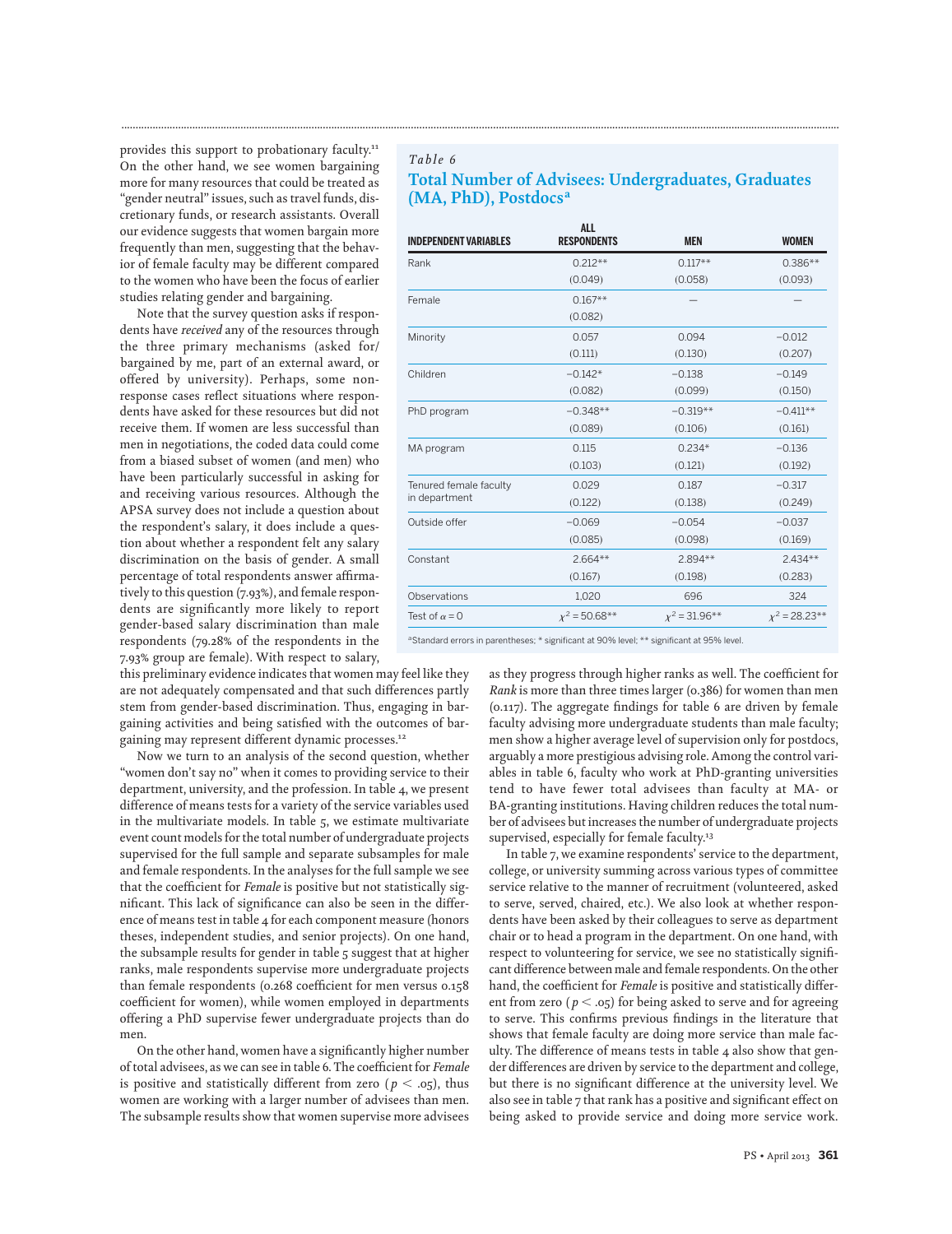## *Table 7* **Service to Department, College, and University<sup>a</sup>**

|                                        | <b>RECRUITMENT<sup>b</sup></b> |                          | <b>STATUS</b>   |                | <b>ASKED TO ADMINISTRATE<sup>c</sup></b> |                                             |
|----------------------------------------|--------------------------------|--------------------------|-----------------|----------------|------------------------------------------|---------------------------------------------|
| <b>INDEPENDENT</b><br><b>VARIABLES</b> | <b>Volunteered</b>             | <b>Asked</b><br>to Serve | <b>Served</b>   | <b>Chaired</b> | <b>Department</b><br><b>Chair</b>        | Dept. Program or<br><b>Section Director</b> |
| Rank                                   | $0.146**$                      | $0.122**$                | $0.155***$      | $0.207**$      | $1.769**$                                | $0.904**$                                   |
|                                        | (0.05)                         | (0.04)                   | (0.02)          | (0.04)         | (0.12)                                   | (0.09)                                      |
| Female                                 | 0.010                          | $0.110*$                 | $0.101**$       | $-0.137**$     | $-0.491**$                               | $-0.346**$                                  |
|                                        | (0.089)                        | (0.06)                   | (0.04)          | (0.065)        | (0.18)                                   | (0.16)                                      |
| Minority                               | $-0.056$                       | $-0.138*$                | $-0.070$        | 0.010          | $-0.086$                                 | $0.393*$                                    |
|                                        | (0.12)                         | (0.08)                   | (0.06)          | (0.08)         | (0.23)                                   | (0.20)                                      |
| Children                               | $-0.013$                       | 0.038                    | 0.058           | 0.045          | 0.280                                    | $0.338**$                                   |
|                                        | (0.09)                         | (0.06)                   | (0.04)          | (0.07)         | (0.18)                                   | (0.16)                                      |
| PhD program                            | $-0.296**$                     | $0.149**$                | 0.025           | 0.027          | $-1.133**$                               | $0.344**$                                   |
|                                        | (0.10)                         | (0.06)                   | (0.04)          | (0.07)         | (0.19)                                   | (0.16)                                      |
| MA program                             | $0.158*$                       | 0.092                    | $0.115***$      | 0.017          | $-0.443**$                               | $0.538**$                                   |
|                                        | (0.10)                         | (0.08)                   | (0.05)          | (0.07)         | (0.22)                                   | (0.19)                                      |
| Tenured female faculty                 | $0.222*$                       | 0.100                    | 0.055           | $-0.005$       | $0.519**$                                | $-0.064$                                    |
| in department                          | (0.12)                         | (0.09)                   | (0.06)          | (0.09)         | (0.26)                                   | (0.23)                                      |
| Outside offer                          | 0.103                          | $0.113*$                 | 0.064           | 0.004          | 0.261                                    | $0.273*$                                    |
|                                        | (0.09)                         | (0.06)                   | (0.04)          | (0.06)         | (0.174)                                  | (0.16)                                      |
| Constant                               | 0.235                          | $0.552**$                | $0.712**$       | 0.091          | $-5.673**$                               | $-3.610**$                                  |
|                                        | (0.17)                         | (0.13)                   | (0.09)          | (0.16)         | (0.41)                                   | (0.32)                                      |
| Observations                           | 329                            | 517                      | 882             | 571            | 1,046                                    | 992                                         |
| Test of $\alpha = 0$                   | $x^2$ = 0.29                   | $x^2 = 11.56$ **         | $x^2 = 8.23***$ | $-$ d          |                                          |                                             |

aStandard errors in parentheses; \* significant at 90% level; \*\* significant at 95% level.

bThe first four models in table 3 are estimated only for counts greater than zero due to a large number of missing values.

cThe final two models are estimated with logit models, with a value of one indicating a respondent was asked to serve in the designated administrative role; zero otherwise.

<sup>d</sup>A Poisson model is utilized because the negative binomial model fails to converge.

However, our results also support the notion that women academics tend to provide service of a more "token" nature. We see that female respondents are significantly less likely than male respondents to report that they have been asked by their colleagues to serve as department chair or to direct a program.

In table 8, we look at gender differences in service to the academic profession. In the aggregate count of total service, we find no statistical differences between male and female respondents. However, women are more likely to serve on professional committees than men, which is consistent with the push for descriptive representation in professional settings. This finding is confirmed in table 4 as well when we consider the difference of means tests. Women are less likely to review books than men. Men report a significantly higher number of articles reviewed than women for the bivariate difference of means test in table 4. However, no differences in the number of articles reviewed or service on editorial boards appear in the multivariate count models.14 *Rank* has a positive and highly significant relationship with all types of disciplinary service. Working at a *PhD-granting program* and reporting an outside offer at one's current institution also increase the amount of service that faculty provide to their discipline. Yet the presence of tenured female faculty in a department reduces the total service faculty in the department provide to their

discipline, especially in terms of fewer reviewed articles and fewer editorial board positions.

#### DISCUSSION

This article addresses two important issues in academia: (1) whether women bargain less often than men for resources that help their careers, such as travel funds, research assistants, and special timing of the tenure clock; and (2) whether women provide more service to their universities and to their professions relative to men.We analyze 1,399 respondents in a 2009 APSA survey of political science faculty members. With respect to the question of "women don't' ask," our results suggest that women bargain *more* frequently than men for a wide variety of resources. The higher level of bargaining for female faculty is somewhat surprising given the broader set of findings in the literature that typically find the reverse pattern.15 One possible explanation of this empirical relationship is the selection effect for this particular sample. The APSA survey targets only those employed in faculty positions. It could be that women who are successful in gaining such posi-

tions have skills that make them more aggressive bargainers than their male counterparts. A second possible explanation is that women, especially those at more senior ranks, feel compelled to bargain for additional resources. This could occur if they perceive their male colleagues to be offered more salary or resources for a similar level of effort or if they are constrained in their mobility by their personal or family situation.<sup>16</sup> Or conversely, perhaps junior women bargain more aggressively for resources than their senior women peers because they have more bargaining opportunities early in their academic careers. If women provide more service than their male faculty peers, they might also bargain more frequently to redress inequities in service loads.17

With respect to the second question of "women don't say no," we find solid evidence to support the claim that female faculty are asked to provide more service and that they engage in more service than male faculty. These differences are strongest at the local, university level, whereas women's disciplinary service is larger for only some categories of service (e.g., professional committees). Note that women also engage in less-prestigious service than men. Women are less likely to be asked to be department chair or to run a program than men. The service that women are engaging in is not necessarily helping to advance their careers. This result is troubling in light of the leaky pipeline in the academic profession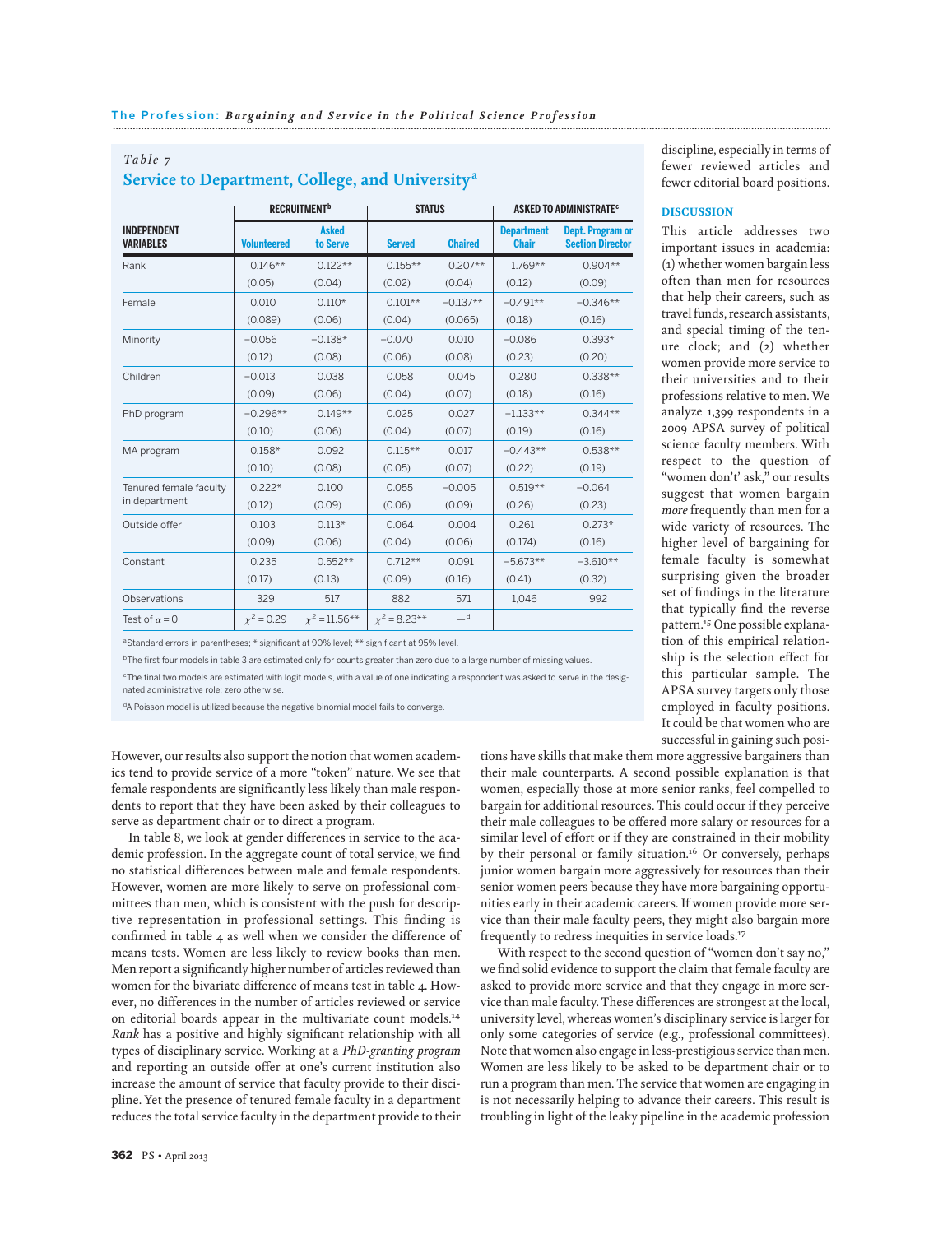## *Table 8* **Service to Discipline<sup>a</sup>**

| <b>INDEPENDENT VARIABLES</b> | <b>TOTAL</b><br><b>SERVICE</b> | # OF BOOKS<br><b>REVIEWED</b> | # OF ARTICLES<br><b>REVIEWED</b> | # OF EDITORIAL<br><b>BOARDS</b> | # OF PROFESSIONAL<br><b>COMMITTEES</b> |
|------------------------------|--------------------------------|-------------------------------|----------------------------------|---------------------------------|----------------------------------------|
| Rank                         | $0.312**$                      | $0.442**$                     | $0.236**$                        | $0.864**$                       | $0.509**$                              |
|                              | (0.04)                         | (0.05)                        | (0.05)                           | (0.07)                          | (0.06)                                 |
| Female                       | $-0.080$                       | $-0.229**$                    | $-0.068$                         | 0.155                           | $0.422**$                              |
|                              | (0.06)                         | (0.08)                        | (0.09)                           | (0.11)                          | (0.10)                                 |
| Minority                     | $-0.135$                       | $-0.026$                      | $-0.222*$                        | 0.208                           | 0.085                                  |
|                              | (0.08)                         | (0.10)                        | (0.12)                           | (0.15)                          | (0.13)                                 |
| Children                     | $0.108*$                       | 0.006                         | $0.146*$                         | $-0.032$                        | 0.123                                  |
|                              | (0.06)                         | (0.08)                        | (0.09)                           | (0.12)                          | (0.10)                                 |
| PhD program                  | $0.794**$                      | 0.060                         | $1.076**$                        | $0.945**$                       | $0.566**$                              |
|                              | (0.07)                         | (0.08)                        | (0.09)                           | (0.11)                          | (0.11)                                 |
| MA program                   | $0.269**$                      | $-0.067$                      | $0.362**$                        | 0.239                           | $0.530**$                              |
|                              | (0.08)                         | (0.10)                        | (0.11)                           | (0.15)                          | (0.13)                                 |
| Tenured female faculty       | $-0.331**$                     | $-0.185$                      | $-0.365**$                       | $-0.651**$                      | $-0.261$                               |
| in department                | (0.10)                         | (0.12)                        | (0.13)                           | (0.22)                          | (0.17)                                 |
| Outside offer                | $0.220**$                      | $0.187**$                     | 0.138                            | $0.619**$                       | $0.477**$                              |
|                              | (0.07)                         | (0.08)                        | (0.09)                           | (0.10)                          | (0.10)                                 |
| Constant                     | $1.253**$                      | $-0.341**$                    | $0.911**$                        | $-3.893**$                      | $-2.209**$                             |
|                              | (0.12)                         | (0.16)                        | (0.17)                           | (0.27)                          | (0.22)                                 |
| Observations                 | 1,035                          | 1,071                         | 1,071                            | 1,071                           | 1,071                                  |
| Test of $\alpha = 0$         | $x^2 = 8137**$                 | $x^2 = 1438$ **               | $x^2 = 9086**$                   | $x^2 = 241$ **                  | $x^2 = 507**$                          |

extract a negative toll on female scholars' careers in fewer hours devoted to research and fewer published articles. We should also consider policies that could reward women for additional service, such as course-load reductions, to help offset the time spent on service.Given that women are bargainingmore frequently than men, they might also use those bargaining opportunities to negotiate better service loads as well.

#### ACKNOWLEDGMENTS

An earlier version of this paper was presented at the 2011 International Studies Association conference in Montreal, Canada, and the University of Iowa's Social Science Interdisciplinary Group Colloquium. We are grateful to Jae Mook Lee for research assistance and to Lyn Boyd-Judson, Jennifer Glass, Kathleen Hancock, Karen Heimer, Tracy Osborn, Beth Simmons, and Laura Sjoberg for their useful comments.  $\blacksquare$ 

<sup>a</sup>Standard errors in parentheses; \* significant at 90% level; \*\* significant at 95% level.

because the results show that women are doing more service at higher ranks, but that work is not translating into the type of prestigious service that may advance their salary or career more generally. There are no gender differences with respect to editorial board service, despite the perception that many editors try to ensure diversity on their boards (Stegmaier, Palmer, and van Assendelft 2011).

Future analyses should consider the outcomes of women's bargaining situations more carefully, such as job and salary satisfaction. Much of the bargaining literature suggests that women are less successful when they initiate negotiations and that they are perceived more negatively by their peers when they bargain. We have begun some preliminary analyses in the APSA survey to look at the effect of bargaining on these types of outcomes. Our initial results suggest that women who bargain more are not more satisfied with their salary relative to men and that women respondents are more likely to report genderbased salary discrimination. We also find that bargaining for more resources does not result in a significant improvement in a respondent's perceived influence on important decisions facing their department, such as tenure or hiring decisions. We will explore these outcomes of bargaining more fully in future research.

In terms of the leaky pipeline in academia, department chairs and deans need to consider the additional service burden that female faculty may face. We should consider ways to protect the time of female faculty, especially in the years of the associate rank when women often are asked to do more service. Other studies have shown that this extra effort to service, teaching, and advising all

#### NOTES

**.............................................................................................................................................................................................................................................................**

- Some of the most prestigious academic service positions include serving as department chair or a higher level administrator (e.g. dean, provost), editing a major journal, serving on editorial boards of highly reputable journals, chairing important committees at the university or professional level, or serving as director of an institution within one's university.
- 2. However, bargaining for more resources does not necessarily translate into higher job satisfaction or efficacy for women, especially if those bargaining attempts are unsuccessful (Babcock and Laschever 2003).
- 3. As seen in appendix A, the APSA survey has a higher percentage of female respondents at the full professor level in comparison to the association at large, which is closer to 20–21% women for all APSA faculty.
- 4. See http://www.aaup.org/AAUP/comm/rep/Z/ecstatreport10-11/.
- 5. Analyzing the 1987 NSOPF survey, Singell, Lillydahl, and Singell (1996) also found significant differences in time allocation across different types of institutions (premier, doctoral, comprehensive, or liberal arts colleges/ universities), which has a gender dimension given that women are more highly represented at comprehensive and liberal arts colleges.
- 6. According to data compiled by the National Science Foundation in 2009, 40% of political science PhD recipients are women, compared with the national average of 46.8% women. The representation of women in academic fields ranges from 13% to 95% of PhDs. ^http://www.nsf.gov/statistics/nsf11306/ appendix/excel/tab15.xls).
- 7. The number in parentheses reports the mean for each count variable.
- 8. The APSA survey combines information about position and tenure to create this scale. There are a few individuals who are assistant professors with tenure ( $N = 15$ ) and a few individuals who are associate or full professors without tenure ( $N = 21$ ), but these represent a small total of the overall number of respondents. Ninety seven percent of associate and full professors have tenure while 96% of assistant professors do not have tenure. The overall number of respondents who fall into the lecturer/instructor/fellow category is small (N = 31), and there is a mixture of tenured/nontenured positions at this level.
- 9. We find a similar result when counting the number of children at home. Respondents with a higher number of children at home are more likely to bargain for resources.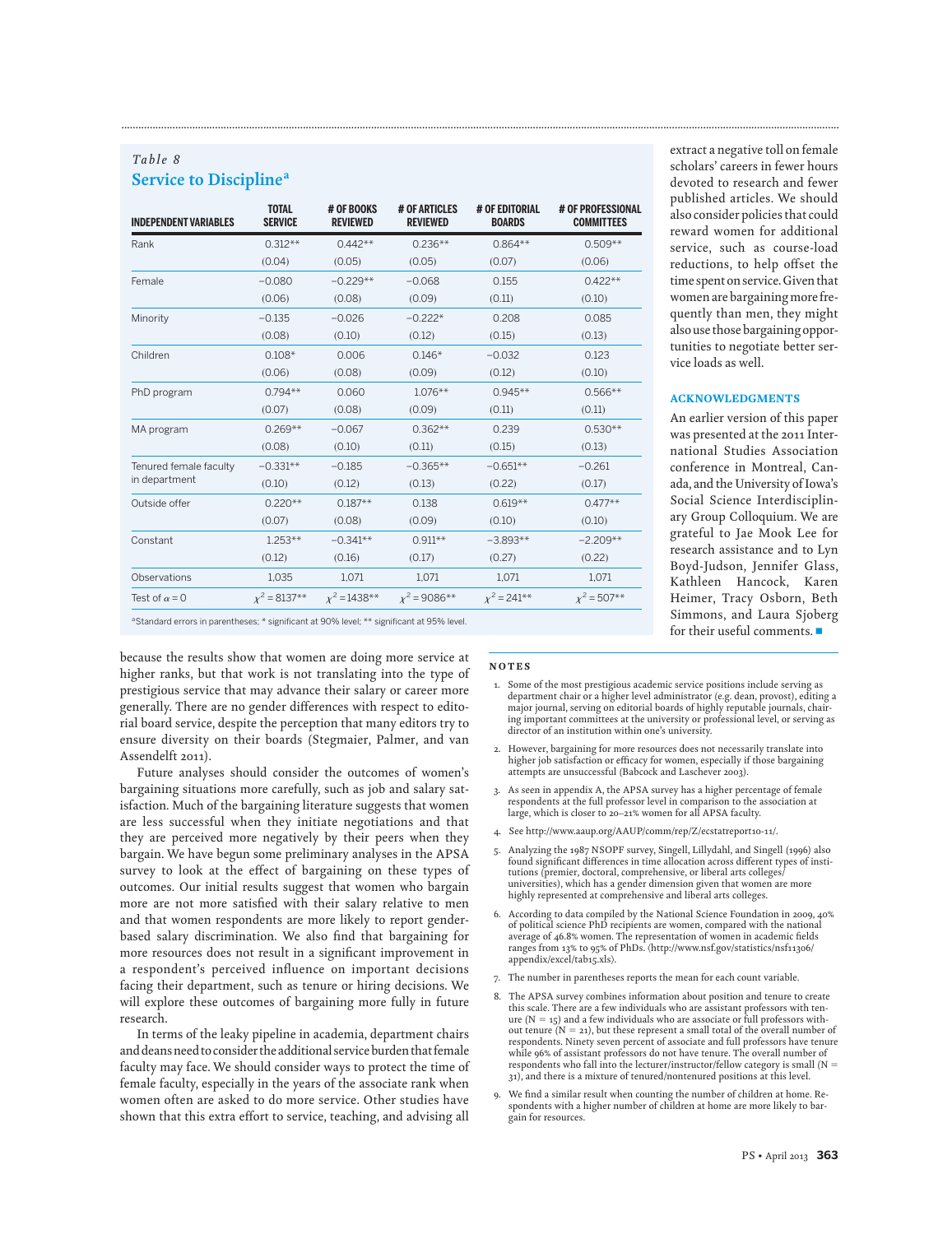- 10. This also allows for us to drop the instructor/postdoc/lecturer group from our sample, who may have different opportunities for service and bargaining than tenure-track faculty. These results are available from the authors on request.
- 11. For a summary of parental leave policies for the top 50 ranked political science departments in the United States, see http://www.saramitchell.org.
- 12. These results are available from the authors on request.
- 13. Analyses using a measure for number of children at home show a positive relationship with all forms of service, both to the university and the discipline.
- 14. However, serving on editorial boards and reviewing articles and books are certainly correlated with research productivity, which has been shown to be lower for women using this APSA survey data (Hesli and Lee 2011). The bivariate correlation between number of published articles and number of edi-torial boards served on is 0.50 while the bivariate correlation between number of articles reviewed and number of articles published is 0.49.
- 15. Yet this finding does not tell us whether women have higher or lower success rates than men when bargaining. As noted previously, the survey question reports cases where respondents received the various resources (e.g., research assistants) by asking for them, receiving them as part of an external award, or having them offered by the university. If a gendered difference in bargaining upfront exists, this could bias the sample for which we have data on these indicators to a group of women who are particularly successful in bargaining.
- 16. The 1999 MIT study on the status of female faculty in the sciences (http:// web.mit.edu/fnl/women/women.html ), for example, found that female junior faculty perceived no differences in the treatment of male and female faculty, whereas senior women perceived that men had higher salaries, larger labs, and more resources in general.
- 17. It is possible that there are differences between the business and academic job sectors that creates different patterns of gendered bargaining. Academia offers a wide range of nonsalary items that are negotiable.

#### **REFERENCES**

- Allen, Henry L. 1998. "Faculty Workload and Productivity: Gender Comparisons." In *The NEA Almanac of Higher Education*. Washington, DC: National Education Association.
- Babcock, Linda, Michele Gelfand, Deborah Small, and Heidi Stayn. 2006. "Gender Differences in the Propensity to Initiate Negotiations." In *Social Psychology and Economics*, eds. D.D. Cremem, M. Zeelendberg, and J.K. Murnighan, 239–59. Mahwah, NJ: Lawrence Erlbaum.
- Babcock, Linda, and Sara Laschever. 2003. *Women Don't Ask: Negotiation and the Gender Divide*. Princeton, NJ: Princeton University Press.
- Bell, Linda A. 2001. "Uncertain Times: The Annual Report on the Economic Status of the Profession 2000–2001." *Academe* 87 (2): 25–98.
- Bellas, Marcia L., and Robert K. Toutkoushian. 1999. "Faculty Time Allocations and Research Productivity: Gender, Race and Family Effects." *The Review of Higher Education* 22 (4): 367–90.
- Blackaby, David, Allison L. Booth, and Jeff Frank. 2005. "Outside Offers and the Gender Pay Gap: Empirical Evidence from the UK Academic Labour Market." *The Economic Journal* 115 (501): F81–F107.
- Bowles, Hannah Riley, Linda Babcock, and Lei Lai. 2006. "Social Incentives for Gender Differences in the Propensity to Initiate Negotiations: Sometimes It Does Hurt to Ask." *Organizational Behavior and Human Decision Processes* 103 (1): 84–103.
- Breuning, Marijke, Joseph Bredehoft, and Eugene Walton. 2005. "Promise and Performance: An Evaluation of Journals in International Relations." *International Studies Perspective* 6 (4): 447–61.
- Breuning, Marijke, and Kathryn Sanders. 2007. "Gender and Journal Authorship in Eight Prestigious Political Science Journals." *PS: Political Science and Politics* 40 (2): 347–51.
- Chesterman, Coleen, Anne Ross-Smith, and Margaret Peters. 2005. "Not Doable Jobs! Exploring Senior Women's Attitudes to Academic Leadership Roles." *Women's Studies International Forum* 28 (2–3): 163–80.
- Gerhart, Barry. 1990. "Gender Differences in Current and Starting Salaries: The Role of Performance, College Major, and Job Title." *Industrial and Labor Relations Review* 43 (4): 418–33.
- Gerhart, Barry, and Sara Rynes. 1991. "Determinants and Consequences of Salary Negotiations by Male and Female MBA Graduates." *Journal of Applied Psychology* 76 (2): 256–62.
- Greig, Fiona. 2008. "Propensity to Negotiate and Career Advancement: Evidence from an Investment Bank that Women are on a 'Slow' Elevator." *Negotiation Journal* 24 (4): 495–508.
- Henehan, Marie T., and Meredith Reid Sarkees. 2009. "Open Doors and Closed Ceilings: Gender-Based Patterns and Attitudes in the International Studies Association." *International Studies Perspectives* 10 (4): 428–46.
- Hesli, Vicki, and Barbara Burrell. 1995. "Faculty Rank Among Political Scientists and Reports on the Academic Environment: The Differential Impact of Gender on Observed Patterns." *PS: Political Science and Politics* 28 (1): 101–11
- Hesli, Vicki L., Jacqueline DeLaat, Jeremy Youde, Jeanette Mendez, and Sang-shin Lee. 2006. "Success in Graduate School and After: Survey Results from the Midwest Region Part III." *PS: Political Science and Politics* 39 (2): 317–25.
- Hesli, Vicki L., Evelyn C. Fink, and Diane M. Duffy. 2003. "Mentoring in a Positive Graduate Student Experience: Survey Results from the Midwest Region, Part I." *PS: Political Science and Politics* 36 (3): 457–60.
- Hesli, Vicki L., and Jae Mook Lee. 2011. "Faculty Research Productivity: Why Do Some of Our Colleagues Publish More than Others?" *PS: Political Science and Politics* 44 (2): 393–408.
- Jacobs, Jerry A. 2004. "The Faculty Time Divide." *Sociological Forum* 19 (1): 3–27.
- Jaschik, Scott. 2005. "Gender Gap in Publishing." *Inside HigherEd* (September 6).
- Link, Albert N., Christopher A. Swann, and Barry Bozeman. 2008. "A Time Allocation Study of University Faculty." *Economics of Education Review* 27 (4): 363–74.
- Mathews, A. Lanethea, and Kristi Andersen. 2001. "A Gender Gap in Publishing? Women's Representation in Edited Political Science Books." *PS: Political Science and Politics* 34 (1): 143–47.
- Milem, Jeffrey F., Joseph B. Berger, and Eric L. Dey. 2000. "Faculty Time Allocation: A Study of Change over Twenty Years." *The Journal of Higher Education* 71 (4): 454–75.
- Misra, Joya, Jennifer Hickes Lundquist, Elissa Holmes, and Stephanie Agiomavritis. 2011. "The Ivory Ceiling of Service Work." *Academe Online*. (http://www. aaup.org/AAUP/pubsres/academe/2011/JF/Feat/misr.htm).
- Monroe, Kristen, Saba Ozyurt, Ted Wrigley, and Amy Alexander. 2008. "Gender Equality in Academia: Bad News from the Trenches, and Some Possible Solutions." *Perspectives on Politics* 6 (2): 215–33.
- Park, Shelley M. 1996. "Research, Teaching, and Service: Why Shouldn't Women's Work Count?" *The Journal of Higher Education* 67 (1): 46–84.
- Perna, Laura W. 2001. "Sex and Race Differences in Faculty Tenure and Promotion." *Research in Higher Education* 42 (5): 541–67.
- Porter, Stephen R. 2007. "A Closer Look at Faculty Service: What Affects Participation on Committees? *The Journal of Higher Education* 78 (5): 523–41.
- Rudman, Laurie A. 1998. "Self-Promotion as a Risk Factor for Women: The Costs and Benefits of Counterstereotypical Impression Management." *Journal of Personality and Social Psychology* 74 (3): 629–45.
- Russell, Susan H., James S. Fairweather, and Robert M. Hendrickson. 1991. *Profiles of Faculty in Higher Education Institutions, 1988*. Washington, DC: US Department of Education Office of Educational Research and Improvement. (NCES 91–389).
- Sarkees, Meredith Reid, and Nancy E. McGlen. 1999. "Misdirected Backlash: The Evolving Nature of Academia and the Status of Women in Political Science." *PS: Political Science and Politics* 32 (1): 100–07.
- Singell, Larry D., Jr., Jane H. Lillydahl, and Larry D. Singell, Sr. 1996. "Will Chang-ing Times Change the Allocation of Faculty Time?" *Journal of Human Resources* 31 (2): 429–49.
- Stegmaier, Mary, Barbara Palmer, and Laura van Assendelft. 2011. "Getting on the Board: The Presence of Women in Political Science Journal Editorial Positions." *PS: Political Science and Politics* 44 (4): 799–804.
- Toutkoushian, Robert K. 1999. "The Status of Academic Women in the 1990s: No Longer Outsiders, but Not Yet Equals." *Quarterly Review of Economics and Finance* 39 (5): 679–98.
- Turk, Theresa Guminski. 1981. "Women Faculty in Higher Education: Academic Administration and Governance in a State University System, 1966–1977." *Pacific Sociological Review* 24 (2): 212–36.
- Turner, Caroline Sotello Viernes. 2002. "Women of Color in Academe: Living with Multiple Marginality." *Journal of Higher Education* 73 (1): 74–93.
- Turner, Caroline Sotello Viernes, and Samuel L. Myers 2002. *Faculty of Color in Academe: Bittersweet Success*. Boston: Allyn and Bacon.
- Twale, Darla J., and David M. Shannon. 1996. "Professional Service Involvement of Leadership Faculty: An Assessment of Gender, Role, and Satisfaction." *Sex Roles* 34 (1/2): 117–26.
- Winslow, Sarah. 2010. "Gender Inequality and Time Allocations among Academic Faculty." *Gender and Society* 24 (6): 769-93.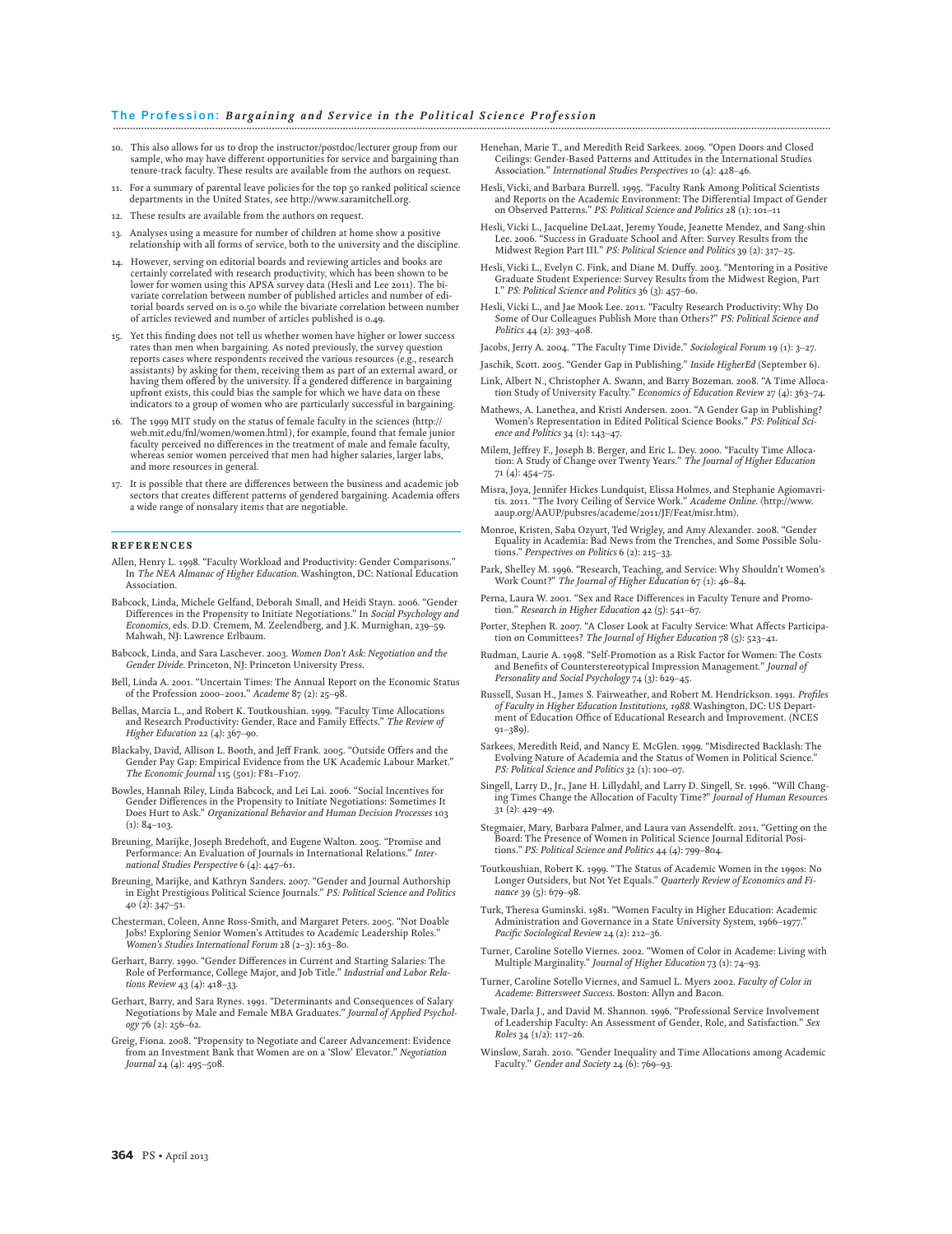## **APPENDIX A: Descriptive Statistics**

| <b>INDEPENDENT VARIABLES</b> | N    | <b>MEAN</b> | <b>STANDARD</b><br><b>DEVIATION</b> | <b>MINIMUM</b> | <b>MAXIMUM</b> |
|------------------------------|------|-------------|-------------------------------------|----------------|----------------|
| Rank                         | 1305 | 3.05        | 0.89                                | $\mathbf{1}$   | 4              |
| Female                       | 1399 | 0.25        | 0.43                                | $\Omega$       | $\mathbf{1}$   |
| Minority                     | 1399 | 0.11        | 0.31                                | $\Omega$       | $\mathbf{1}$   |
| Children                     | 1399 | 0.53        | 0.50                                | $\Omega$       | $\mathbf{1}$   |
| PhD program                  | 1399 | 0.32        | 0.47                                | $\Omega$       | $\mathbf{1}$   |
| MA program                   | 1399 | 0.19        | 0.39                                | $\Omega$       | 1              |
| Tenured female faculty       | 1399 | 0.09        | 0.29                                | $\Omega$       | $\mathbf{1}$   |
| Outside offer                | 1399 | 0.27        | 0.44                                | $\Omega$       | 1              |
| <b>DEPENDENT VARIABLES</b>   | N    | <b>MEAN</b> | <b>STANDARD</b><br><b>DEVIATION</b> | <b>MINIMUM</b> | <b>MAXIMUM</b> |
| <b>Projects Supervised</b>   | 1170 | 3.73        | 6.46                                | $\Omega$       | 111            |
| <b>Total Advisees</b>        | 1210 | 24.02       | 40.50                               | $\Omega$       | 500            |
| Service (Internal)           |      |             |                                     |                |                |
| Volunteered                  | 1399 | 0.52        | 1.16                                | $\Omega$       | 10             |
| Asked to Serve               | 1399 | 1.23        | 1.93                                | $\Omega$       | 11             |
| Served                       | 1399 | 2.69        | 2.45                                | $\Omega$       | 13             |
| Chaired                      | 1399 | 1.03        | 1.50                                | $\Omega$       | 11             |
| Department Chair             | 1191 | 0.41        | 0.49                                | $\Omega$       | $\mathbf{1}$   |
| Program Director             | 1134 | 0.41        | 0.49                                | $\Omega$       | 1              |
| Service (External)           |      |             |                                     |                |                |
| Total                        | 1178 | 15.46       | 17.4                                | $\Omega$       | 137            |
| Books reviewed               | 1399 | 2.52        | 3.86                                | $\Omega$       | 50             |
| Articles reviewed            | 1399 | 8.74        | 13.82                               | $\Omega$       | 80             |
| <b>Editorial boards</b>      | 1399 | 0.71        | 1.61                                | $\Omega$       | 22             |
| Prof. committees             | 1399 | 1.05        | 1.92                                | 0              | 25             |
| <b>Total Resources</b>       |      |             |                                     |                |                |
| Asked for                    | 1399 | 146         | 1.83                                | $\Omega$       | 8              |
| Part external award          | 1399 | 0.53        | 1.22                                | $\Omega$       | 8              |
| Offer by university          | 1399 | 2.27        | 2.15                                | $\Omega$       | 10             |
| Outside offer                | 1399 | 0.27        | 0.44                                | $\Omega$       | $\mathbf{1}$   |

# **APPENDIX B: Survey Methodology**

#### **QUESTIONNAIRE DESIGN**

In 2005, the APSA Committee on the Status of Women in the Profession (CSWP) proposed to the president of APSA that the association conduct research associated with the recommendations that emerged from the March 2004 Workshop on Women's Advancement in Political Science organized by Michael Brintnall and Linda Lopez (APSA), Susan Clarke (University of Colorado, Boulder), and Leonie Huddy (Stony Brook University). Once the research proposal was approved, the CSWP used questionnaires that had been employed in research published by Hesli and Burrell (1995); Hesli, Fink, and Duffy (2003); and Hesli et al. (2006) to develop a new survey instrument. Additional questions were added from questionnaires developed by the National Research Council and the University of Michigan's Fall 2001 Survey of Academic Climate and Activities, which was created for an NSF ADVANCE project. The following reports were also used to help generate questions:

**.............................................................................................................................................................................................................................................................**

- Blau, F. 2002. "Report of the Committee on the Status of Women in the Economics Profession." American Economic Review 92: 516–20.
- Commission on Professionals in Science and Technology (CPST). 2000. Professional Women and Minorities: A Total Human Resource Data Compendium. 13th ed. Washington, DC: CPST.

(continued)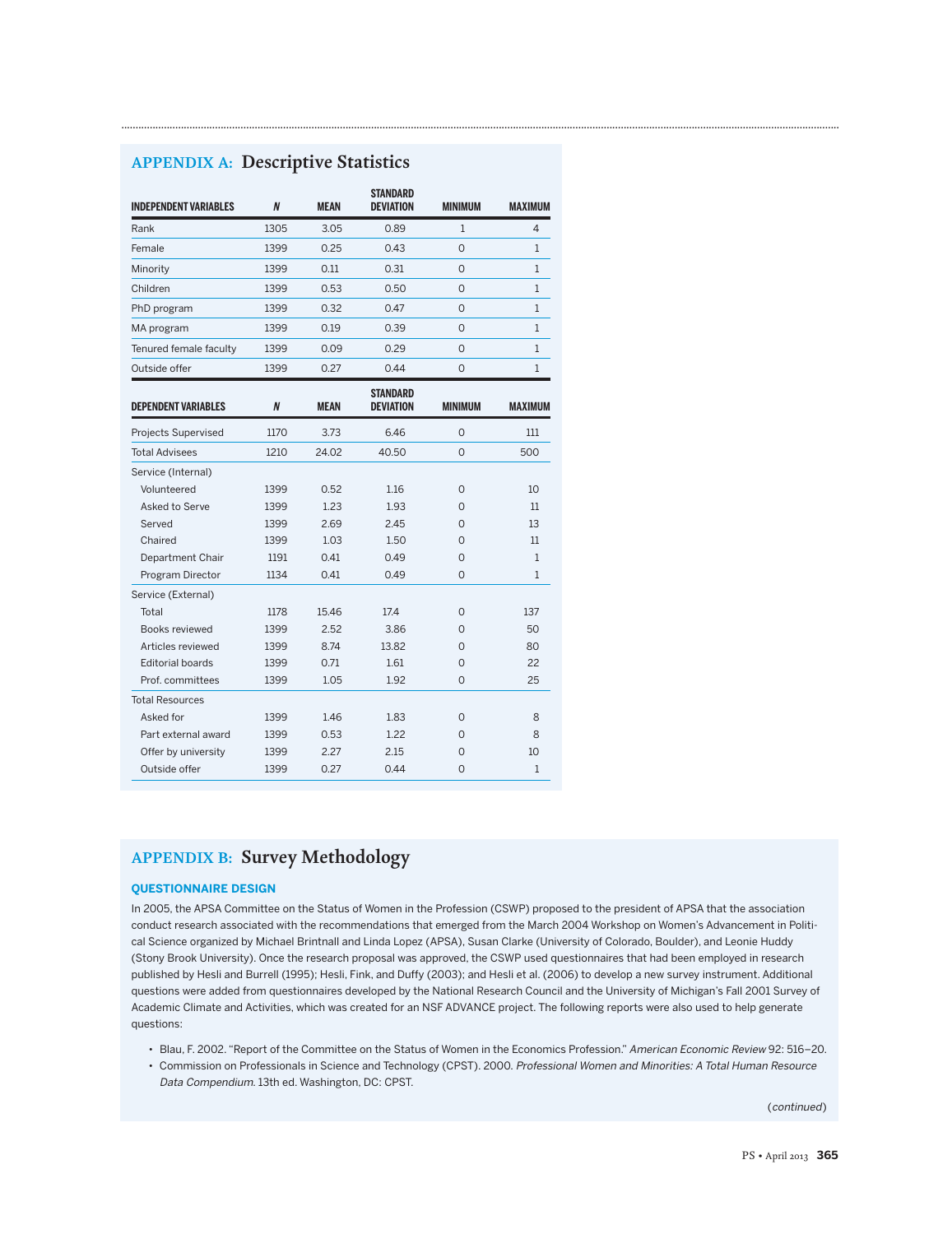## **APPENDIX B: (Continued)**

- Creamer, Elizabeth. 1998. Assessing Faculty Publication Productivity: Issues of Equity. ASHE-ERIC Higher Education Report, Vol. 26, No. 2. Washington, DC: George Washington University.
- Fox, Mary Frank. 1995. "Women and Scientific Careers." In Handbook of Science and Technology Studies, ed. S. Jasanoff, J. Markle, J. Petersen, and T. Pinch, 205–23. Newbury Park, CA: Sage.
- Fox, Mary Frank. 1998. "Women in Science and Engineering: Theory, Practice, and Policy in Programs." Signs: Journal of Women in Culture and Society 24: 201–23.
- Sarkees, Meredith Reid, and Nancy E. McGlen. 1992. "Confronting Barriers: The Status of Women in Political Science." Women and Politics 12 (4): 43–86.

A draft copy of the questionnaire was circulated to the members of the APSA status committees. The questionnaire was revised and expanded to address the concerns of the members of the status committees. The instrument was pilot-tested by distributing it to all political science faculty members at one research university and one private four-year college. The feedback from the pilot test was used to make further revisions to the questionnaire.

#### **SAMPLE SELECTION**

We used as our target population the names contained within the APSA "faculty" file. We used this file of 11,559 names to create a sample population file of size 5,179 names. The original "faculty" file was stratified by department size. To ensure the adequate representation of faculty members from medium- and small-size schools, we oversampled from these groups. Names were selected randomly from the "faculty" file for the "sample" file.

#### **SURVEY PROCEDURE**

Using e-mail addresses, all persons in the sample file were sent a letter of invitation to participate in the study from the executive director and the president of the APSA. Bad e-mail addresses (addresses that bounced back) were replaced with random selections from the "faculty" file. These persons were also mailed an invitation letter. The cleaned "survey" file was sent to the Survey Research Center at the Pennsylvania State University (SRC).

Individuals in the sample were sent an e-mail from SRC inviting them to participate in the survey. This invitation included a link to the web-based survey containing a unique identifier for each potential participant. Only one completed survey was allowed for each identifier. The initial invitation was e-mailed to respondents on August 27, 2009. Follow-up reminders were sent to non-responders on September 10, 2009; September 24, 2009: October 8, 2009; and October 29, 2009. From among the 5,179 original addresses, 1,399 completed the survey (252 invalid addresses, 105 refusals, and 3,423 non-respondents).

According to APSA data, the percentage of females in the population from which we drew the sample (all political science faculty members in the United States) was 28% in 2009. Breaking this down by rank and institution type, we get the following distributions:

| <b>HIGHEST DEGREE GRANTED IN</b><br>THE HOME DEPARTMENT | <b>ACADEMIC RANK</b> | <b>PERCENT FEMALE AMONG</b><br><b>SURVEY RESPONDENTS</b> | <b>PERCENT FEMALE IN PROFESSION</b><br>(APSA DATA FOR 2009) |
|---------------------------------------------------------|----------------------|----------------------------------------------------------|-------------------------------------------------------------|
| Ph.D.-Granting Department                               | Assistant            | 50                                                       | 39                                                          |
|                                                         | Associate            | 22                                                       | 32                                                          |
|                                                         | <b>Full</b>          | 29                                                       | 20                                                          |
| <b>MA-Granting Department</b>                           | Assistant            | 48                                                       | 40                                                          |
|                                                         | Associate            | 25                                                       | 32                                                          |
|                                                         | <b>Full</b>          | 24                                                       | 21                                                          |
| <b>BA-Granting Four-Year College</b>                    | Assistant            | 39                                                       | 42                                                          |
|                                                         | Associate            | 36                                                       | 31                                                          |
|                                                         | Full                 | 16                                                       | 17                                                          |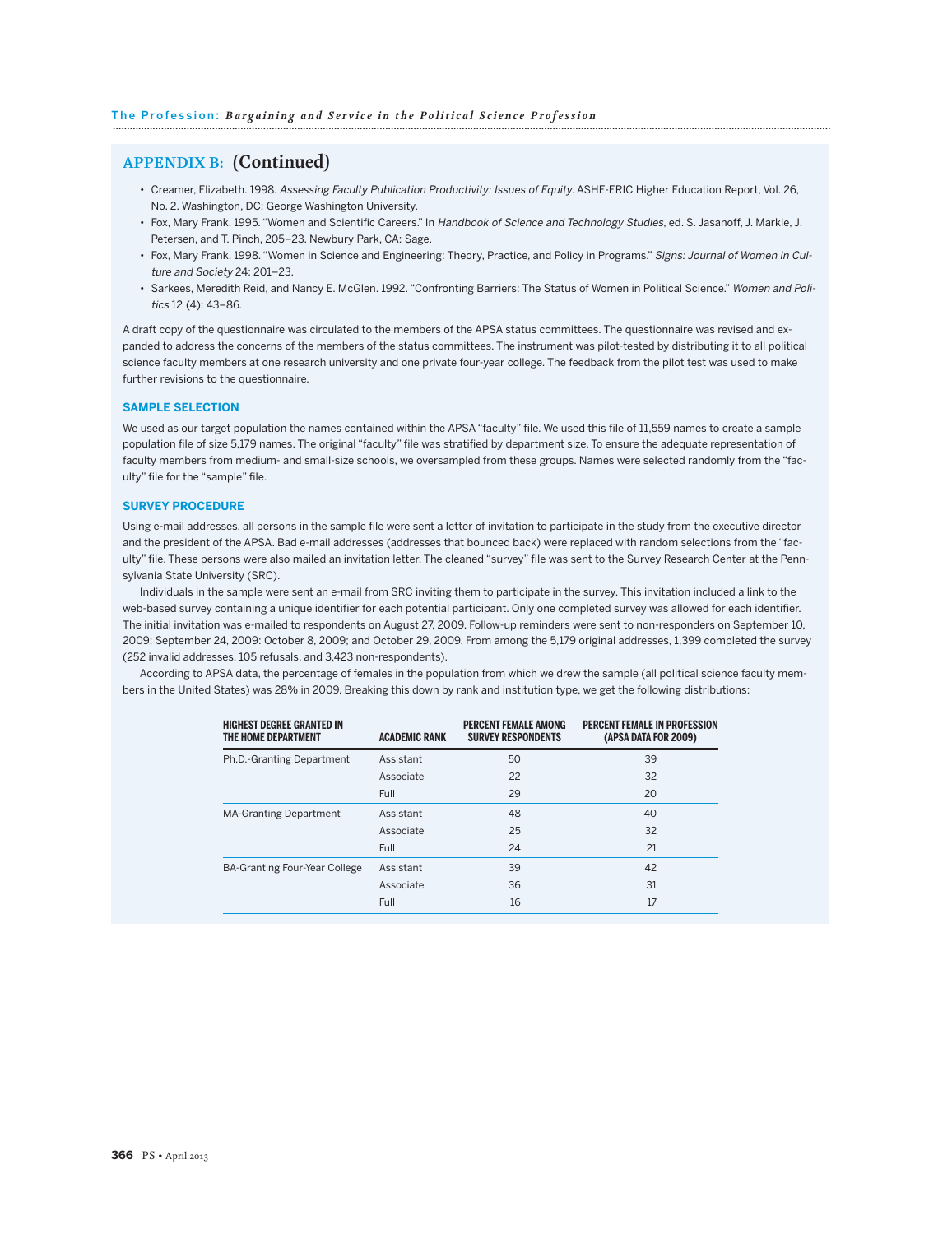# **APPENDIX C: Variables Included**

#### **DEPENDENT VARIABLES**

#### Projects Supervised

Survey Question: On average, how many of the following undergraduate projects do you supervise each semester (or per quarter)?

**.............................................................................................................................................................................................................................................................**

Number of honors thesis

\_\_\_\_\_\_ Number of independent studies

\_\_\_\_\_\_ Number of senior projects

Counts are summed for the three items with missing values coded as zero.

#### Total Advisees

Survey Question: For how many of each of the following types of individuals do you currently serve as official advisor?

\_\_\_\_\_ undergraduates

\_\_\_\_\_ MA students

\_\_\_\_\_ PhD students

\_\_\_\_\_ post-docs

Counts are summed for the five items with missing values coded as zero.

#### Service (Internal)

Survey Question: We're interested in knowing your level of involvement in committee work at your institution. For each of the following, please specify your level of participation by checking the appropriate boxes. (Check all that apply for each committee for all the years of your current employment.)

|                                 | <b>NO PARTICIPATION</b> | <b>VOLUNTEERED</b> | <b>ASKED TO SERVE</b> | <b>SERVED</b> | <b>CHAIRFD</b> |
|---------------------------------|-------------------------|--------------------|-----------------------|---------------|----------------|
| Departmental level committees   |                         |                    |                       |               |                |
| Curriculum                      |                         |                    |                       |               |                |
| Department executive            |                         |                    |                       |               |                |
| Faculty search                  |                         |                    |                       |               |                |
| Fellowship                      |                         |                    |                       |               |                |
| Graduate admission              |                         |                    |                       |               |                |
| Other (please least)            |                         |                    |                       |               |                |
| School/college level committees |                         |                    |                       |               |                |
| College curriculum              |                         |                    |                       |               |                |
| College executive               |                         |                    |                       |               |                |
| Faculty search                  |                         |                    |                       |               |                |
| Other (please list)             |                         |                    |                       |               |                |
| University level committees     |                         |                    |                       |               |                |
| Faculty governance              |                         |                    |                       |               |                |
| Administrative                  |                         |                    |                       |               |                |
| Admissions                      |                         |                    |                       |               |                |
| <b>Budgetary</b>                |                         |                    |                       |               |                |

Measures for Volunteered, Asked to Serve, Served, and Chaired are created by summing across all committee levels, with missing values treated as zero.

Survey Question: Have you ever been asked to serve and/or served as any of the following?

|                                                           | NO. | <b>YES. SERVED</b> | ASKED. BUT DID NOT SERVE |
|-----------------------------------------------------------|-----|--------------------|--------------------------|
| a. Department chair                                       |     |                    |                          |
| b. Department program or section director                 |     |                    |                          |
| c. Center/lab/institute/program director or administrator |     |                    |                          |

Variable for Department Chair is taken from (a) with "No" coded as 0 and "Yes, served" and "Asked, but did not serve" coded as 1. Variable for Program Director is taken from (b) with "No" coded as 0 and "Yes, served" and "Asked, but did not serve" coded as 1.

(continued)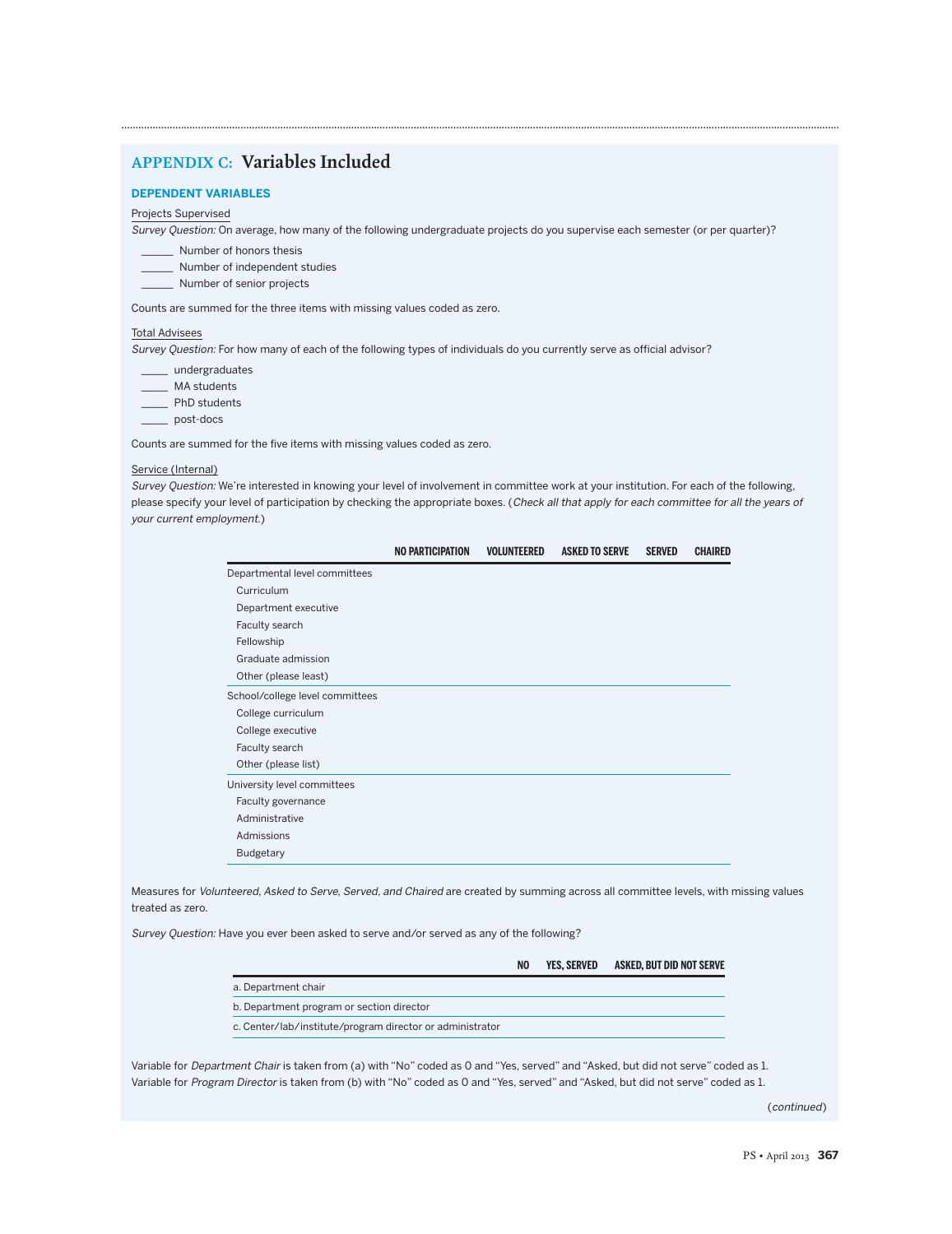## **APPENDIX C: (Continued)**

#### Service (External)

Survey Question: In terms of service for your profession, please indicate the number of times (in the past five years) you have done any of the following: (Indicate how many next to each category)

- \_\_\_\_\_ reviewed a book
- \_\_\_\_\_ reviewed an article
- \_\_\_\_\_ served on an editorial board (number of different boards)
- \_\_\_\_\_ served on a committee associated with a professional association

Variable for Total sums across all items with missing values set to zero.

Variables for Books reviewed, Articles reviewed, Editorial boards, and Professional committees utilize the counts for the specific category of service, with missing values set to zero.

#### Total Resources

Survey Question: Have you received any of the following resources as a result of your own negotiations, the terms of an award, or as part of an offer by the university, since your initial contract at your current position? If so, please check all that apply.

|                                | <b>ASKED/BARGAINED FOR BY ME</b> | <b>PART OF AN EXTERNAL AWARD</b> | <b>OFFERED BY UNIVERSITY</b> |
|--------------------------------|----------------------------------|----------------------------------|------------------------------|
| Course release time            |                                  |                                  |                              |
| Research assistant             |                                  |                                  |                              |
| Discretionary funds            |                                  |                                  |                              |
| <b>Travel funds</b>            |                                  |                                  |                              |
| Summer salary                  |                                  |                                  |                              |
| Special timing of tenure track |                                  |                                  |                              |
| Moving expenses                |                                  |                                  |                              |
| Housing subsidy                |                                  |                                  |                              |
| Child care                     |                                  |                                  |                              |
| Partner/spouse position        |                                  |                                  |                              |
| Clerical support               |                                  |                                  |                              |
| Other (please specify)         |                                  |                                  |                              |
|                                |                                  |                                  |                              |

Measures for Asked for, Part external award, and Offer by university are created by summing down each column, with missing values treated as zero.

The percentages in Table 3 are taken from the individual items respondents bargained for.

#### **INDEPENDENT VARIABLES**

#### Rank

Survey Question: What is the title of your primary current appointment?

We created an ordinal variable using the following coding: 1 (instructors, lecturers, postdocs and fellows), 2 (assistant professors), 3 (associate professors), and 4 (full professors, emeritus, and administrative positions).

#### Female

Survey Question: What is your gender?

- \_\_\_ a. Male
- \_\_\_ b. Female
- \_ c. Transgender

The dummy variable equals 1 if the response is b.

#### Minority

Survey Question: Do you identify yourself as <sup>a</sup> member of an ethnic and racial minority group?

- \_\_\_ a. Yes
- \_\_\_ b. No
- \_c. Don't know

The dummy variable equals 1 if the response is a.